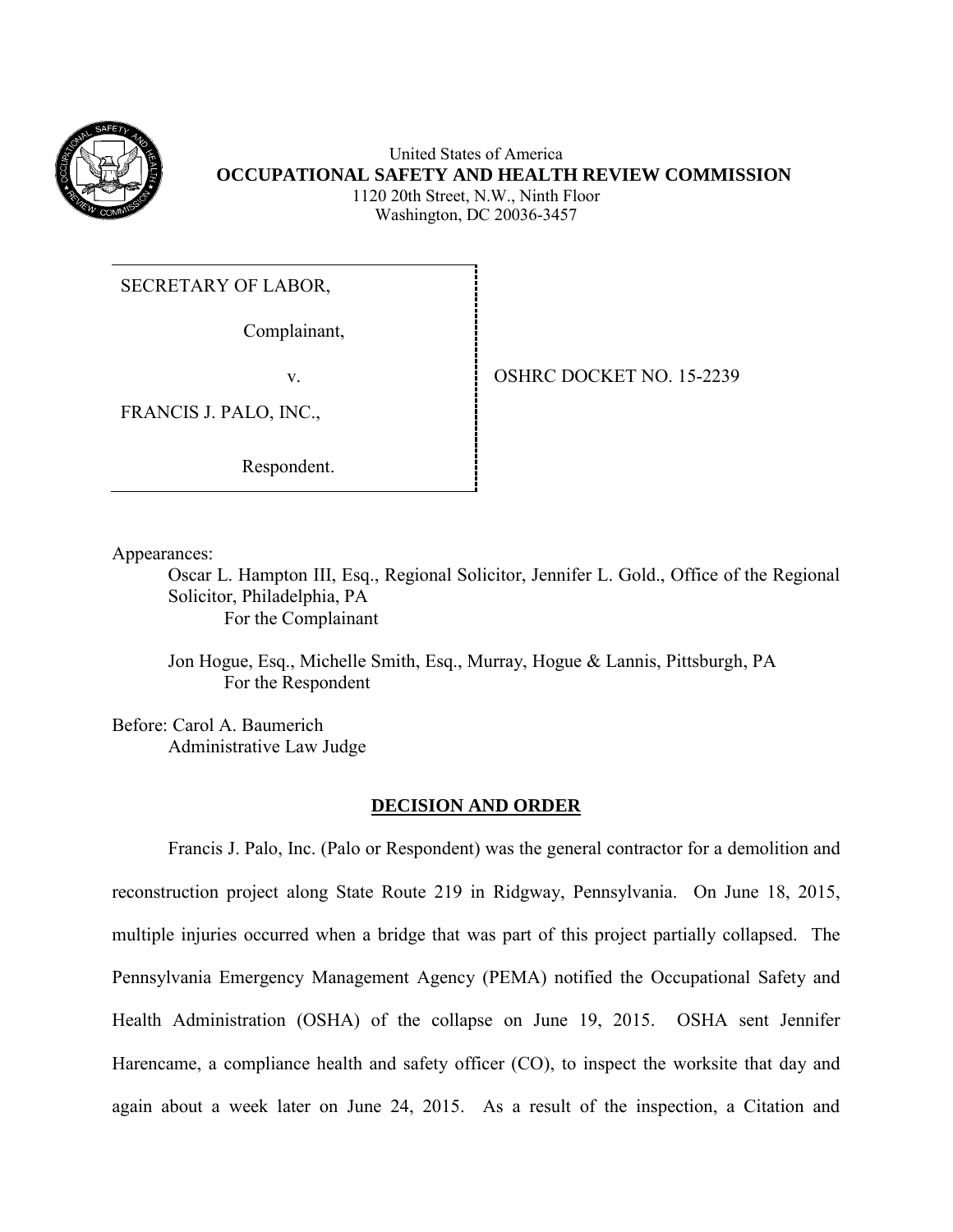Notification of Penalty (Citation) alleging a violation of 29 C.F.R. § 1926.856(a) because working surfaces were not of sufficient strength to support the imposed load of mechanical equipment and proposing a \$4,900.00 penalty, was issued.<sup>1</sup> (Jt. Ex. 1.)

Palo timely contested the Citation, bringing the matter before the Occupational Safety and Health Review Commission (Commission) pursuant to section 10(c) of the Occupational Safety and Health Act of 1970, 29 U.S.C. §§ 651-678 (the Act). A hearing was held in Pittsburgh, Pennsylvania, on September 7<sup>th</sup>, 8<sup>th</sup> and 9<sup>th</sup> 2016. Both parties filed post-hearing briefs. For the following reasons, the Citation is affirmed and a \$4,900 penalty is assessed.

# *JURISDICTION*

Palo is an employer engaged in a business affecting interstate commerce within the meaning of section  $3(5)$  of the Act. (Stip.1-4; Answer,  $[2; Tr. 9-10.2]$ <sup>2</sup> Based upon the parties' stipulations and the record, Palo is a covered business and the Commission has jurisdiction.

#### *BACKGROUND*

Palo was selected by the Pennsylvania Department of Transportation (PennDOT) as the general contractor for a project to partially demolish and reconstruct the Pennsy Bridge (Bridge). (Stip. 10-12; Jt. Exs. 5, 7, 9.) The Bridge had two lanes (one northbound, one southbound) and a sidewalk on each side. (Stip. 10-12; Gov. Ex. 4.) It crossed the Elk Creek in Ridgway, Pennsylvania. *Id.*

<sup>&</sup>lt;sup>1</sup> As issued, the Citation also alleged a violation of 29 C.F.R.  $\frac{1}{2}$  1926.850(a), but this item was subsequently withdrawn and is vacated. Thus, only the violation of 29 C.F.R. § 1926.856(a) was tried. (Jt. Ex. 1; Complaint ¶ IX.)

<sup>2</sup> The parties' stipulated facts are set forth in Joint Exhibit 16.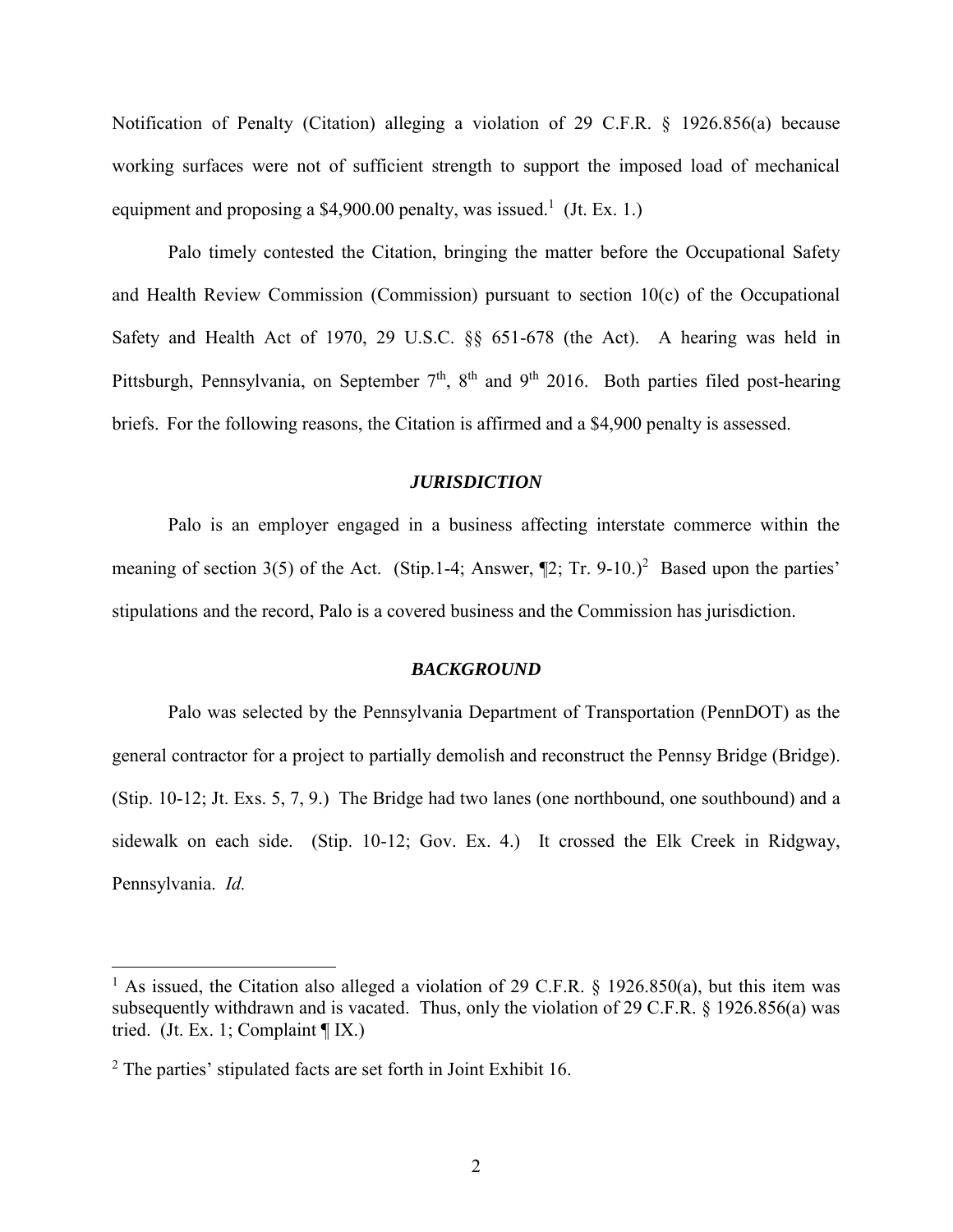As initially constructed in 1912, the Bridge had beams spanning in the north/south direction. The beams ran along the length of the Bridge and were fixed into abutments at each end. (Tr. 516.) Just above the abutments, the beams were interconnected through diaphragms at each end. (Tr. 303, 497-98, 515-517, 547.) The beams were cast in place concrete, in the shape of an arch, with the center of each beam about two to three feet shallower than the ends. (Tr. 497-99, 504.) Visually, the Bridge structure was apparent as a cast in place, rigid, fixed beam, arch bridge. (Jt. Ex. 6 at 1; Gov. Ex. 3 at 88; Tr. 497-99, 517, 567, 579-80.) Because of this structure, the Bridge's strength was at the ends of the beams, not at the center of the span. (Tr. 516, 498-99.)

Palo began working at the site in March 2015 and expected the work to continue for approximately eight months. (Stip. 13-14.) The worksite included workers from several entities. Palo retained various subcontractors, including Allegheny Diamond Service (ADS) to help with the project. (Stip. 31; Jt. Ex. 11; Tr. 144-45.) ADS provided saw cutting services and was directed by Palo to cut away those components of the Bridge that were being removed from the portions of the Bridge that were to remain. (Jt. Ex. 11; Tr. 145, 254.) PennDOT had an employee at the worksite and retained the engineering firm of Erdman Anthony to inspect the worksite on its behalf. (Stip. 30; Jt. Ex. 2 at 2-3; Tr. 39, 76-84, 329-30, 418-22.) However, as the general contractor, Palo oversaw the work being done and had responsibility for worksite safety. (Stip. 18-19; Tr. 110-11, 146, 325-27, 444-45.) Its superintendent was responsible for the safety of Palo's work crew. (Stip. 18-19; Jt. Exs. 17-19.)

The work proceeded according to a demolition plan prepared by Palo and accepted by PennDOT. (Stip. 12; Jt. Exs. 2, 10; Tr. 90-91, 146, 250.) The Bridge was to be partially demolished and rebuilt in phases. (Jt. Ex. 10.) The demolition plan called for the Bridge to be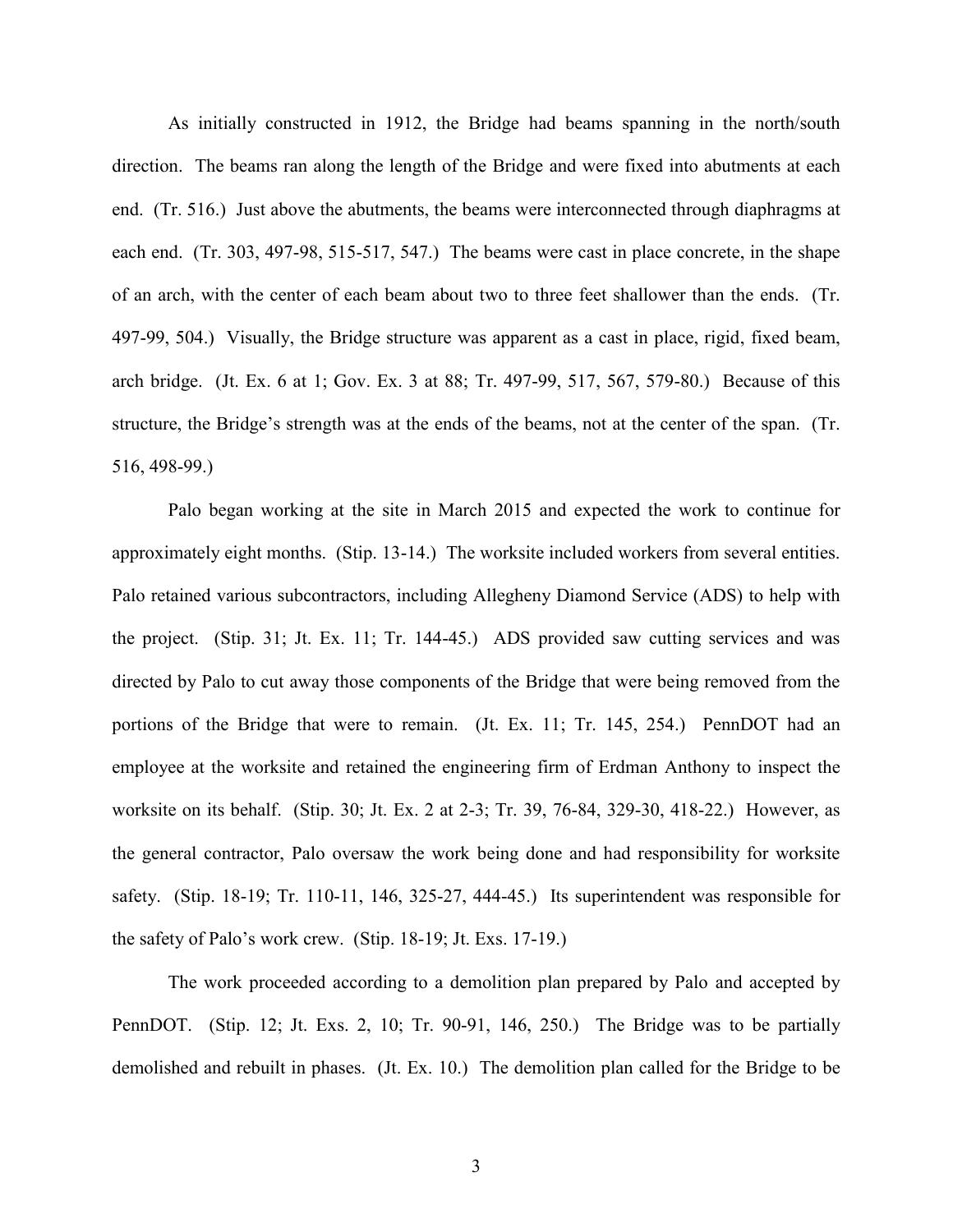demolished by cutting the concrete away from the supporting abutments on both sides. (Stip. 31; Jt. Exs. 11, 15; Gov. Ex. 3; Tr. 254-55, 388-402.) A longitudinal cut down the center of the Bridge roadway deck was made, separating the north side from the south side. (Gov. Ex. 3; Tr. 63-64, 175, 500, 505.) This enabled the southbound traffic lane to remain open during the partial demolition and reconstruction of the Bridge's north side. (Tr. 300, 607-08.) After this initial cut, workers focused on demolishing the north side of the Bridge by cutting the supporting abutments at each end. (Jt. Ex. 15; Tr. 388-393, 395, 425, 500.)

While this cutting work on the north side was ongoing, on June 16, 2015, a large piece of mechanical equipment, specifically Palo's CAT excavator (CAT), was delivered to the worksite and moved onto the Bridge.<sup>3</sup> (Stip. 15, 20-22, 31; Jt. Ex. 15; Gov. Ex. 4; Tr. 391.) On that day and the following day, Palo used this mechanical equipment to remove rubble created by the demolition process from the Bridge's deck. (Stip. 15, 20-21, 23-26, 31; Tr. 155, 391-92, 399- 401.) The CAT weighed over 90,000 pounds. (Stip. 21; Gov. Ex. 7; Tr. 306-8, 374, 385-402.)

On June 18<sup>th</sup>, Palo had the CAT parked on the section of the closed northbound traffic lane. (Stip. 25, 28; Gov. Exs. 3-4; Resp't Ex. 15.) By this time, employees of Palo's subcontractor, ADS, had already made several cuts to the supporting abutments beneath the Bridge's deck and were continuing their work. (Stip. 20, 31; Jt. Ex. 15; Tr. 255, 388-90.) Horizontal cuts to the Bridge abutments at each end of the northbound lane were complete. (Tr. 62, 366, 389, 427, 449, 500, 528.) One of the abutments also had been vertically cut and vertical cuts to the second north lane abutment were in progress. (Stip. 31; Jt. Ex. 15; Tr. 71, 255, 388-

<sup>&</sup>lt;sup>3</sup> The undersigned notes that Respondent's Brief appears to mistakenly state that some precollapse events occurred in "July," rather than June. (Resp't Br. at 32.) The Citation refers to events "on or about June 19, 2015," and the undersigned relied on the stipulations and other record evidence rather than the dates in the briefs.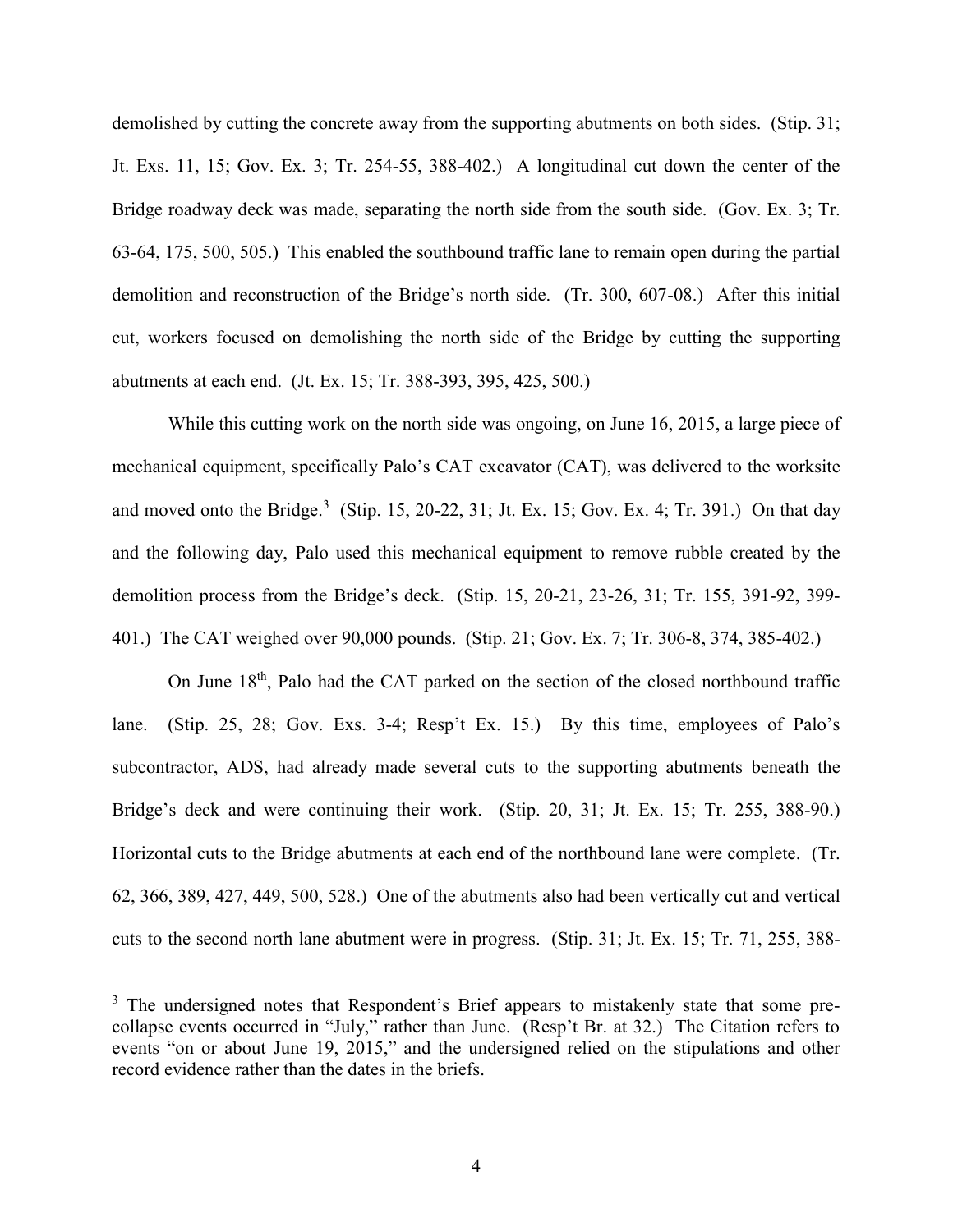89, 394, 528-29.) At one point, Palo's superintendent noticed that the Bridge deck on the north side was lower than it had previously been. (Stip. 8; Jt. Ex. 15; Tr. 436-37.) At that time, the superintendent and Erdman Anthony's employee were standing on the Bridge's deck. (Stip. 29, 30; Tr. 39, 395, 436.) The superintendent told the employee of Erdman Anthony to get off the Bridge and tried to warn the ADS employees, who were working underneath the Bridge, but there was not enough time and the north side of the Bridge collapsed into the creek below. (Jt. Ex. 15; Gov. Ex. 4; Tr. 395, 436-37.) The two workers on the Bridge's deck and the CAT fell as the Bridge collapsed. (Stip. 28-30; Gov. Ex. 3.) Palo's superintendent, the Erdman Anthony employee, as well as two other workers directly employed by ADS, suffered injuries as a result of the collapse. (Stip. 7, 28-31, Jt. Ex. 15; Tr. 38-40; 396-97.)

The next day PEMA notified OSHA of the incident and OSHA commenced an investigation. This investigation led to a Citation for allegedly violating 29 C.F.R. § 1926.856(a) by parking the CAT on the Bridge "without ensuring the bridge had sufficient strength to support the additional load." (Jt. Ex. 1.)

#### *DISCUSSION*

To establish a violation of any OSHA standard, the Secretary must prove that: (1) the cited standard applies; (2) its terms were violated; (3) employees were exposed to the violative condition; and (4) the employer knew or could have known with the exercise of reasonable diligence of the violative condition. *See Astra Pharm. Prods., Inc*., 9 BNA OSHC 2126, 2129 (No. 78-6247, 1981), *aff'd in pertinent part*, 681 F.2d 69 (1st Cir. 1982). The Secretary has the burden of proving each of these elements by a preponderance of the evidence. *Id*.

The cited standard, 29 C.F.R. § 1926.856(a), specifies that: "[m]echanical equipment shall not be used on floors or working surfaces unless such floors or surfaces are of sufficient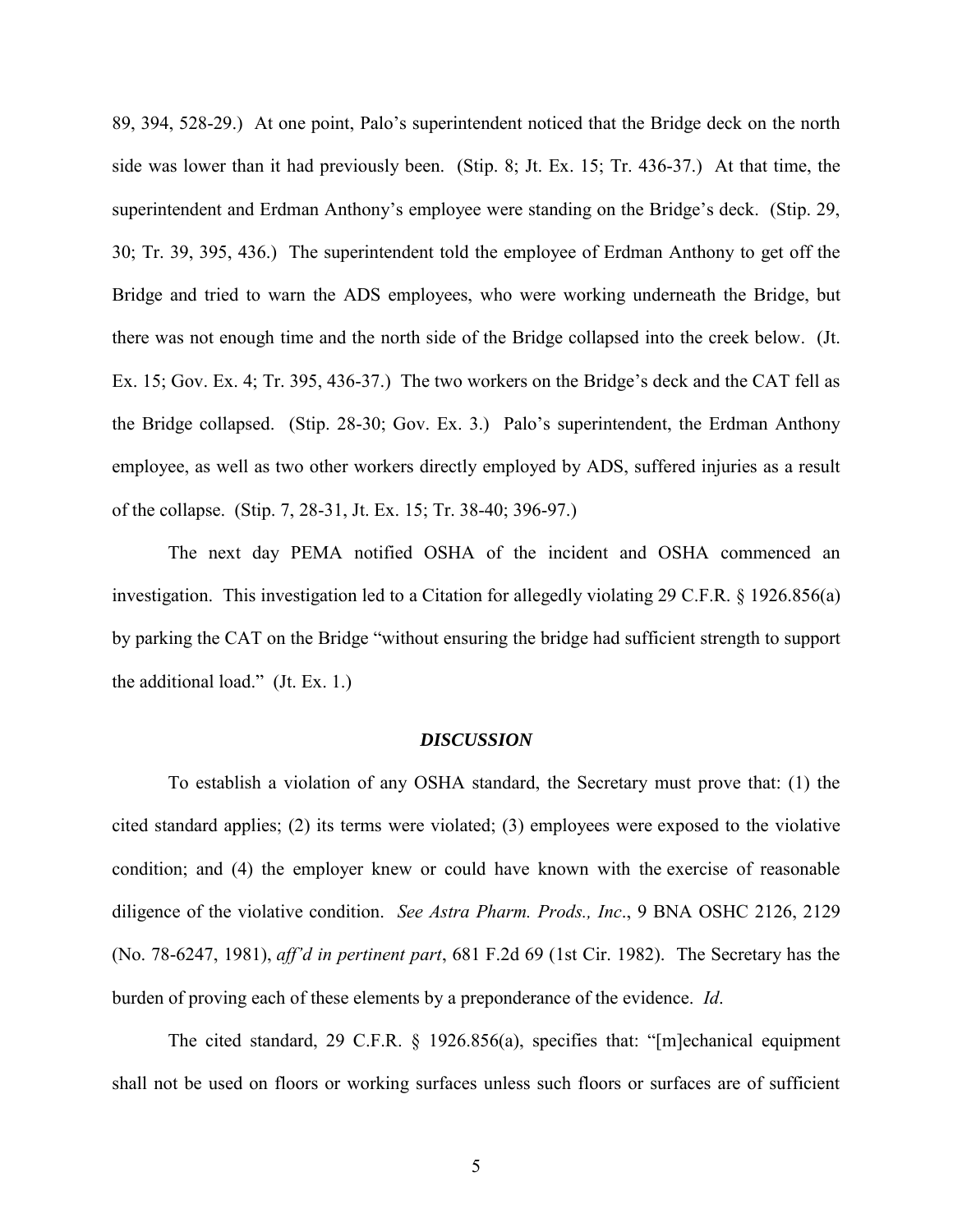strength to support the imposed load." 29 C.F.R. § 1926.856(a). The Secretary alleges that Palo violated this standard by placing the CAT on a working surface without determining whether the Bridge could withstand its weight. (Jt. Ex. 1.)

Respondent does not contest the standard's applicability, the fact that the working surface collapsed, or that there was exposure to the violative condition. It does, however, claim it lacked actual or constructive knowledge that the Bridge could not support the imposed load. (Resp't Br. at 55-58.)

#### *Applicability & Violation*

Palo provides demolition and construction services to various entities. (Stip. 1, 2.) Its work on the Bridge constitutes construction work within the meaning of Part 1926. *See e.g., Fabi Constr. Co. v. Sec'y of Labor*, 370 F.3d 29, 34 (D.C. Cir. 2004) (construction work includes demolition work); *Morrison-Knudsen Co*., 16 BNA OSHC 1105, 1132 (No. 88-572, 1993) (affirming violations of Part 1926 standards at a bridge demolition site).

Since it was engaged in construction work, Palo needed to comply with the requirements of the cited standard, 29 C.F.R. § 1926.856(a). This standard precludes the use of mechanical equipment on a working surface "unless" such surface has sufficient strength to support the weight (or load) of the equipment. 29 C.F.R. § 1926.856(a). The use of "unless" signals that the standard presumes a hazard. *See Cent. Fla. Equip. Rentals, Inc*., 25 BNA OSHC 2147, 2152 (No. 08-1656, 2016).

Therefore, to prove a violation the Secretary needed to show that mechanical equipment was used on a working surface. 29 C.F.R. § 1926.856(a). If that is established, the burden then shifts to Respondent to show that the working surface was of sufficient strength to support the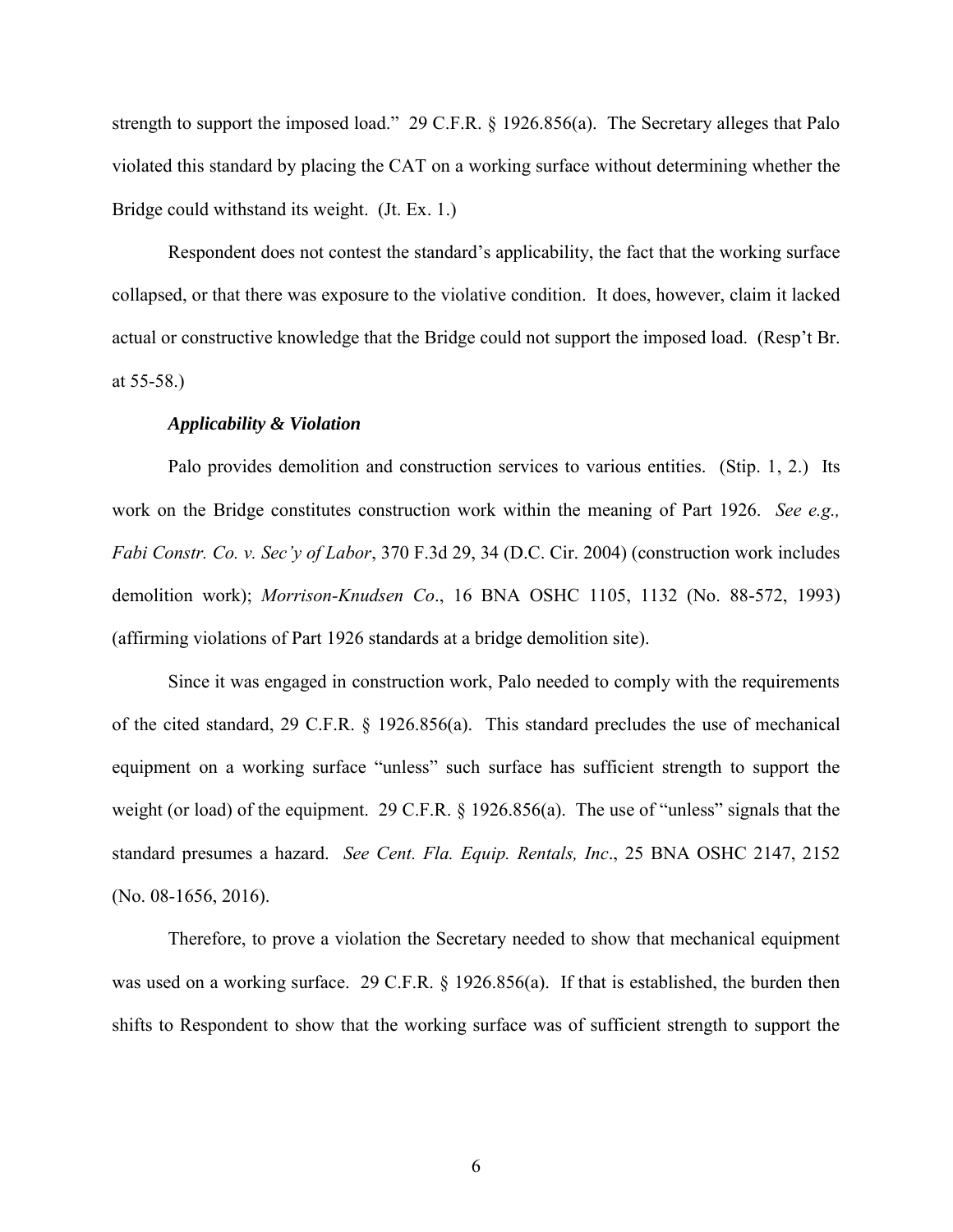load.<sup>4</sup> *Cent. Fla*., 25 BNA OSHC at 2152; *Bardav, Inc*., 24 BNA OSHC 2105, 2107-8 (No. 10- 1055, 2014) (noting that "party claiming the benefit of an exception bears the burden of proving that its case falls within that exception," and finding that the respondent did not satisfy that burden); *C.J. Hughes Constr., Inc*., 17 BNA OSHC 1753, 1756 (No. 93-3177, 1996) (noting the same rule).

There is no dispute that the Bridge's deck constituted a "working surface" within the meaning of the cited standard. Palo employees operated the CAT on the deck, using it to remove debris from the demolition process. (Stip. 24, 26; Jt. Ex. 15; Tr. 399-401.) *See* 29 C.F.R. § 1926.500 (defining "walking/working surface" to include any surface "on which an employee walks or works"). The CAT was moved onto the side of the Bridge being demolished at the direction of Palo's employee and it remained on the Bridge while at least one employee worked nearby and subcontractors worked beneath the deck. (Stip. 23-26, 29; Gov. Ex. 4.) This shows that the Bridge was a "working surface," within the meaning of the cited standard.

Similarly, there is agreement that the CAT was a piece of mechanical equipment that Palo used in the days preceding the collapse. (Stip. 21-23, 28; Tr. 155, 399-401.) The CAT was delivered to the worksite and Palo's superintendent directed that it be moved onto the Bridge. (Stip. 22-23; Jt. Ex. 15.) Once on the Bridge, it was used to remove material resulting from the demolition work being done. (Stip. 24, 26; Tr. 399-401.)

<sup>&</sup>lt;sup>4</sup> The presumption of a hazard distinguishes the burden of proof in this matter from two cases Respondent cites, *Walden Healthcare Ctr.*, 16 BNA OSHC 1052 (No. 89-3097, 1993) and an unprecedential ALJ decision, *Crowley Am. Transport, Inc*., No. 97-1231, 1999 WL 603912 (O.S.H.R.C.A.L.J. July 29, 1999). (Resp't Br. at 71.) Those cases involved citations under the general duty clause which, unlike the specific standard at issue here, does not tell employers the actions it must take. *Compare* 29 U.S.C. § 654(a)(1) (the general duty clause) *with* 29 C.F.R. § 1926.856(a) (the cited standard). *See also Cent. Fla.*, 25 BNA OSHC at 2152-53 (finding that the standard at issue presumed a hazard).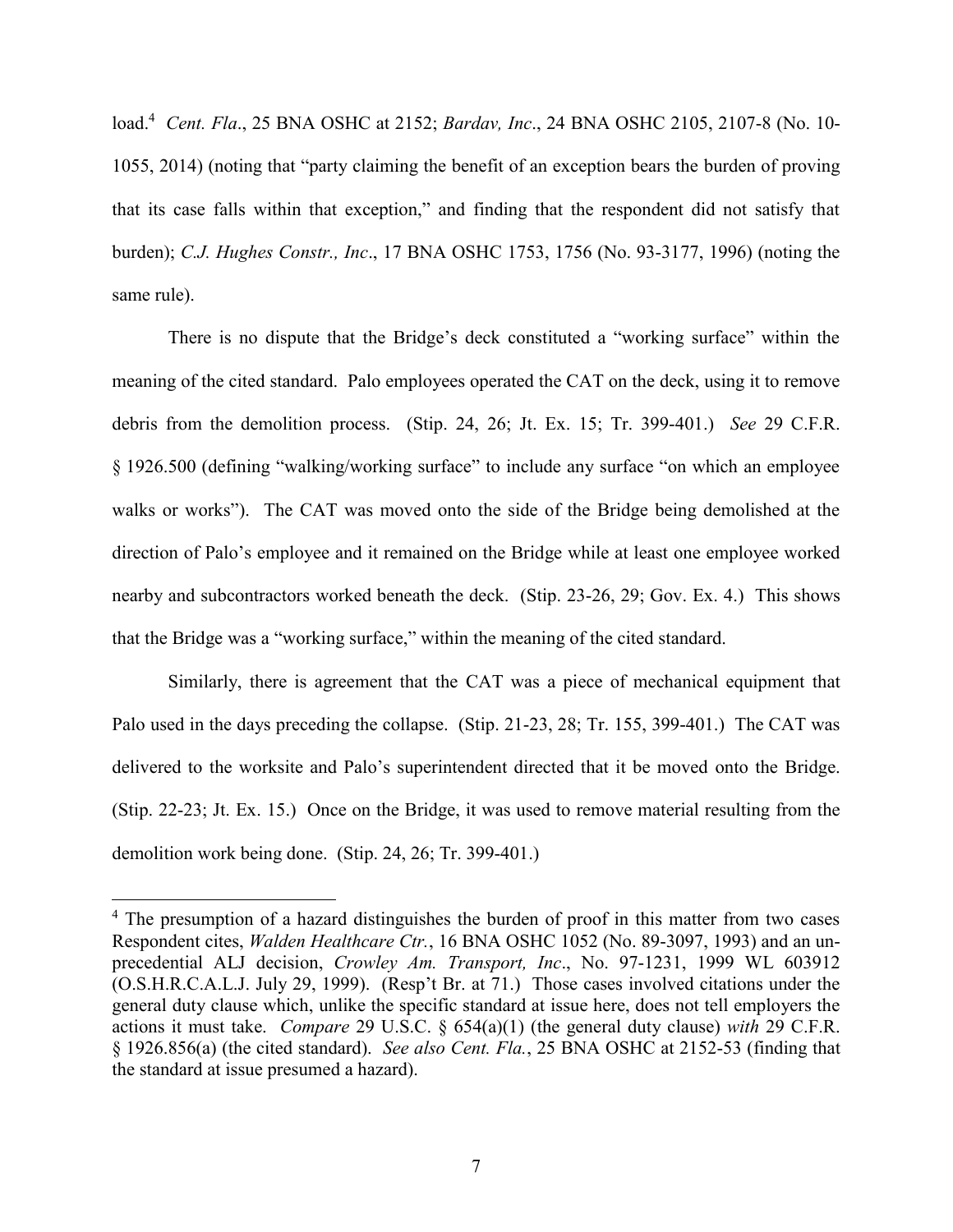As to whether the exception was established, there is no evidence that the Bridge, having been altered as a result of the demolition process, had sufficient strength to support the weight (or load) of the mechanical equipment referred to in the Citation, i.e. the CAT. (Jt. Ex. 1; Tr. 517, 534.) Mr. Ayub, a licensed professional engineer with a Master's degree in Civil Engineering, who has investigated multiple bridge collapses, was offered and accepted, without objection, as an expert in structural engineering.<sup>5</sup> (Tr. 476, 488, 491-92.) He explained that the demolition process weakened the Bridge's ability to hold the CAT's weight. (Gov. Exs. 14-15; Tr. 514-18, 527-35.)

According to Mr. Ayub, a visual inspection of the Bridge's shape immediately indicated that it was a cast in place, arched, rigid frame beam bridge. (Tr. 497-99, 517-18, 567, 579-80.) The arched shape was a structural component. (Tr. 567-68, 665.) Looking at the Bridge, it was apparent that the center of each curved beam was shallow. (Tr. 516-17.) The beam ends were deeper and supported by the diaphragm and abutment. *Id.* The beams were interconnected through the end diaphragms, which, in turn, connected to the abutments. (Tr. 515-16, 579-80.)

<sup>&</sup>lt;sup>5</sup> Mr. Ayub's testimony was very helpful. His testimony and expert opinion are given great weight.

Respondent notes that Mr. Ayub is licensed in Maryland and had not investigated a bridge collapse in Pennsylvania before. (Resp't Br. at 48; Tr. 48.) The undersigned finds that these facts in no way undermine his testimony. Respondent points to nothing about why the Bridge's location in one state or another would impact the engineering principles Mr. Ayub discussed. As Palo's vice president Mark Schaffer noted, the laws of gravity do not change. (Tr. 616.) Nor did Respondent set forth any evidence that the licensing laws of Maryland and Pennsylvania differ in some material way so that only an engineer licensed in Pennsylvania would know some information that would alter the analysis. Palo's president, Paul Anthony Roman, is a civil engineer. (Stip. 5; Tr. 161-63.) He was in the courtroom throughout the hearing and yet Respondent failed to call him to rebut the testimony or indicate any deficiencies in Mr. Ayub's credentials that could have limited the strength of his analysis. (Tr. 7, 22.) *See Capeway Roofing Sys. Inc*., 20 BNA OSHC 1331, 1342-43 (No. 00-1986, 2003) (party would have provided the evidence had it been helpful).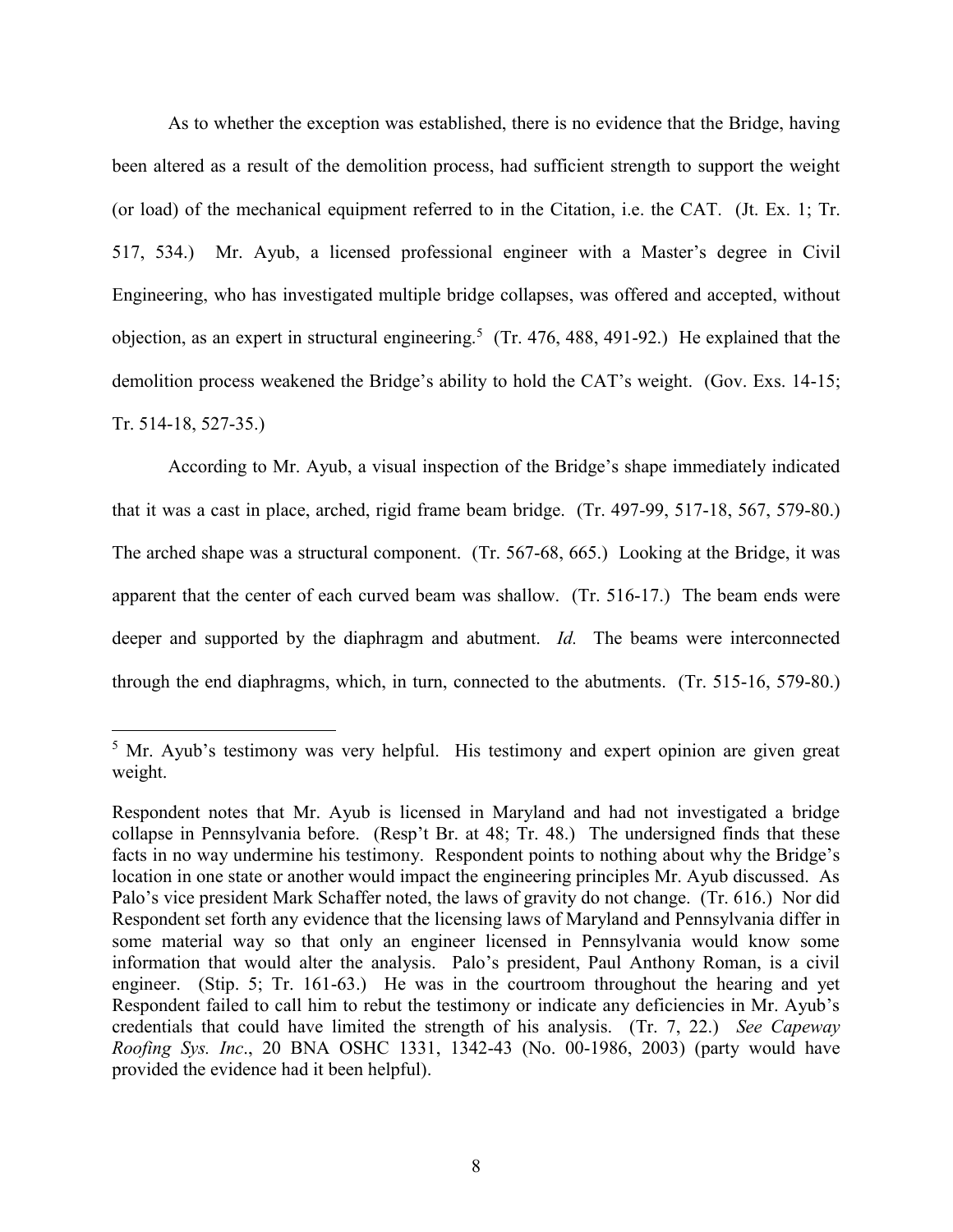Because of this design, the beam strength was not at the center of the span but at the ends. *Id.*  When a load was imposed on the Bridge, the load path went to the end of the beam where the strength was. (Tr. 497-99, 515-17, 540, 547, 665-67).

The horizontal and vertical cutting work at the Bridge supporting ends, including the abutment, diaphragm, and beams, changed the Bridge's structural behavior from a fixed rigid frame bridge to a simple span bridge. (Gov. Exs. 14, 15; Tr. 515-18, 523, 532-35, 549, 560, 565- 66, 585, 598-99, 662, 667.) These structural changes compromised the Bridge's load carrying capacity. *Id.* As a simple span, it was no longer strong enough to support loads placed on the deck. *Id.* Unlike a fixed rigid frame bridge, a simple span has a hinged connection at each end, not a fixed connection. (Gov. Ex. 4; Tr. 560, 564.) As such, a simple span bridge does not continue to distribute loads into the abutments.(Tr. 515-18, 667.)

The fact that the cutting work changed the source of the Bridge's strength and prevented it from being able to redistribute loads was not surprising. Mr. Ayub concluded that an experienced demolition and construction contractor would have understood that cutting the abutments in multiple places, as was done here, would change the structural behavior of the Bridge, and render it unable to support an excavator's load. (Tr. 255, 534.)

Respondent's Brief implies that there were inconsistencies in Mr. Ayub's testimony. (Resp't Br. at 48-54.) However, there is no dispute that the Bridge was cut down the center and that after that step, workers made horizontal and vertical cuts to the Bridge's supporting abutments. (Jt. Ex. 15; Tr. 63-68, 150-51, 156-7, 255, 346-48; Resp't Br. at 32.) These horizontal and vertical cuts to the Bridge's end supports altered the Bridge's structure and load bearing capacity. (Tr. 515.) Mr. Ayub explained how the Bridge's support mechanisms (the abutment, diaphragm, and beam) worked together. (Tr. 589-90, 595-96, 598-99.) Whether the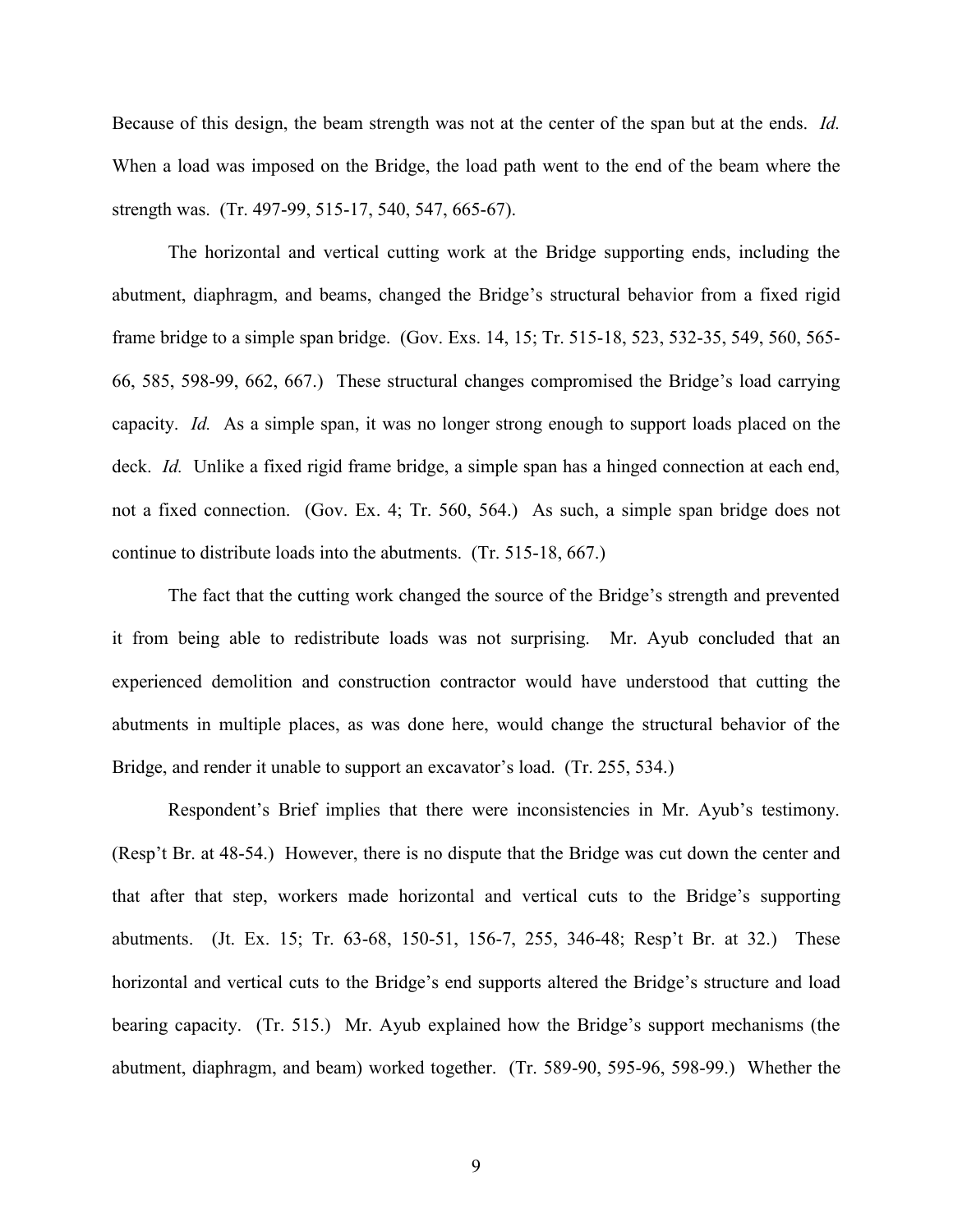cut was at the juncture of three support mechanisms, or within a few inches thereof, the effect was the same. *Id.* Either action undermined the Bridge's ability to support the weight of the Bridge itself and any superimposed load. (Tr. 589-90.) Placing the heavy CAT on the Bridge after workers altered its structural integrity led to the collapse. (Gov. Ex. 14-15; Tr. 514-18, 523, 527-35, 662.)

Palo never credibly refutes Mr. Ayub's conclusions. Of the three Palo employees who testified only one had an engineering degree, Palo's president, Roman. (Stip. 5; Tr. 114.) Although he was in the courtroom, Palo's president was never offered as an expert, nor was he called to testify in rebuttal, in Respondent's defense case, after Mr. Ayub offered his expert opinion that an experienced demolition contractor would have been aware that cutting the Bridge affected its structural behavior and should not have placed the CAT on the Bridge at the time alleged in the Citation. 6 (Tr. 532-35, 664-65, 668, 672-73.) *See Capeway*, 20 BNA OSHC at 1342-43 (noting that when one party fails to present evidence within its possession it is reasonable to infer that such evidence would not help the party's case).

Palo also argues that the CAT was just parked on the Bridge and had not been used on the day of the collapse. (Resp't Br. at 32.) The Citation is for the use of mechanical equipment without ensuring that the surface had sufficient strength to support the imposed load "[o]n or about June 19, 2015 and times prior thereto." (Jt. Ex. 1.) Palo used the CAT on the Bridge the day before the collapse, as well as on another day. (Stip. 24-26; Tr. 155, 399-401.) Further, while Palo claims that the CAT was not actually operated on the day of the collapse, it was parked on the Bridge and available for use. *Id. See Well Sols., Inc.,* 15 BNA OSHC 1718, 1722

<sup>&</sup>lt;sup>6</sup> Rather than recalling president Roman in its defense case, Respondent recalled Palo's vice president Schaffer, who was a long time employee but lacked a college degree or engineering license. (Tr. 257, 601; Stip. 6.)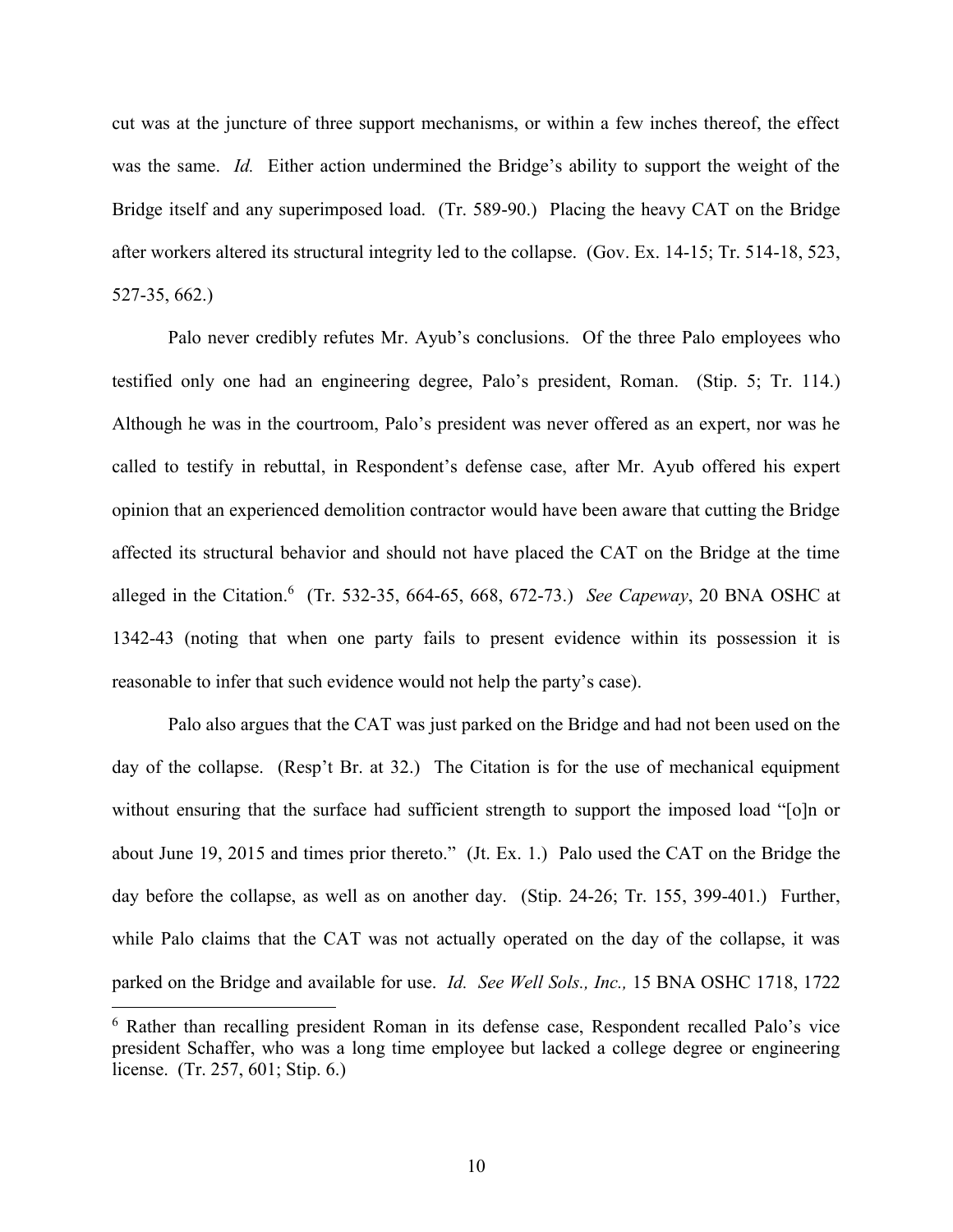(No. 89-1559, 1992) (finding evidence of equipment being used in the past and its availability for future use sufficient).

Palo used mechanical equipment on the Bridge and, at least as of the time alleged in the Citation, the working surface lacked sufficient strength to support its weight. The Secretary showed that the working surface was not of sufficient strength to bear the load of the mechanical equipment like the CAT and Palo never refutes this. (Gov. Ex. 4; Tr. 534-35, 660.) Thus, the cited standard applies and Palo violated it.

# *Exposure*

There is no dispute that Palo's superintendent was standing on the Bridge when it collapsed and was exposed to the hazardous condition the standard is designed to protect against. (Stip. 7, 17, 28, 29; Jt. Ex. 15; Tr. 395.) This establishes actual exposure.<sup>7</sup> *See S&G Packaging, Co., LLC*, 19 BNA OSHC 1503, 1506 (No. 98-1107, 2001) (injuries establish actual exposure to the violative condition).

#### *Knowledge*

 $\overline{a}$ 

The knowledge element requires a showing that the employer knew or, with the exercise of reasonable diligence, could have known of the violative condition. *See e.g., Revoli Constr. Co.,* 19 BNA OSHC 1682, 1684 (No. 00-0315, 2001); *Conagra Flour Milling Co.*, 15 BNA OSHC 1817, 1823 (No. 88-2572, 1992) (finding knowledge when violative condition would have been discovered if employer exercised due diligence to inspect its machinery). The Secretary does not have to prove that the employer knew that the condition constituted a

 $<sup>7</sup>$  In addition to actual exposure, the record also shows that access to the violative condition was</sup> reasonably predictable. *See Phoenix Roofing*, 17 BNA OSHC 1076, 1079 (No. 90-2148, 1995), *aff'd*, 79 F.3d 1146 (5th Cir. 1996) (unpublished). Palo assigned between six and eight employees to the project. (Stip. 16.) There is no evidence that any of these workers were precluded from being on the Bridge while the CAT was parked there.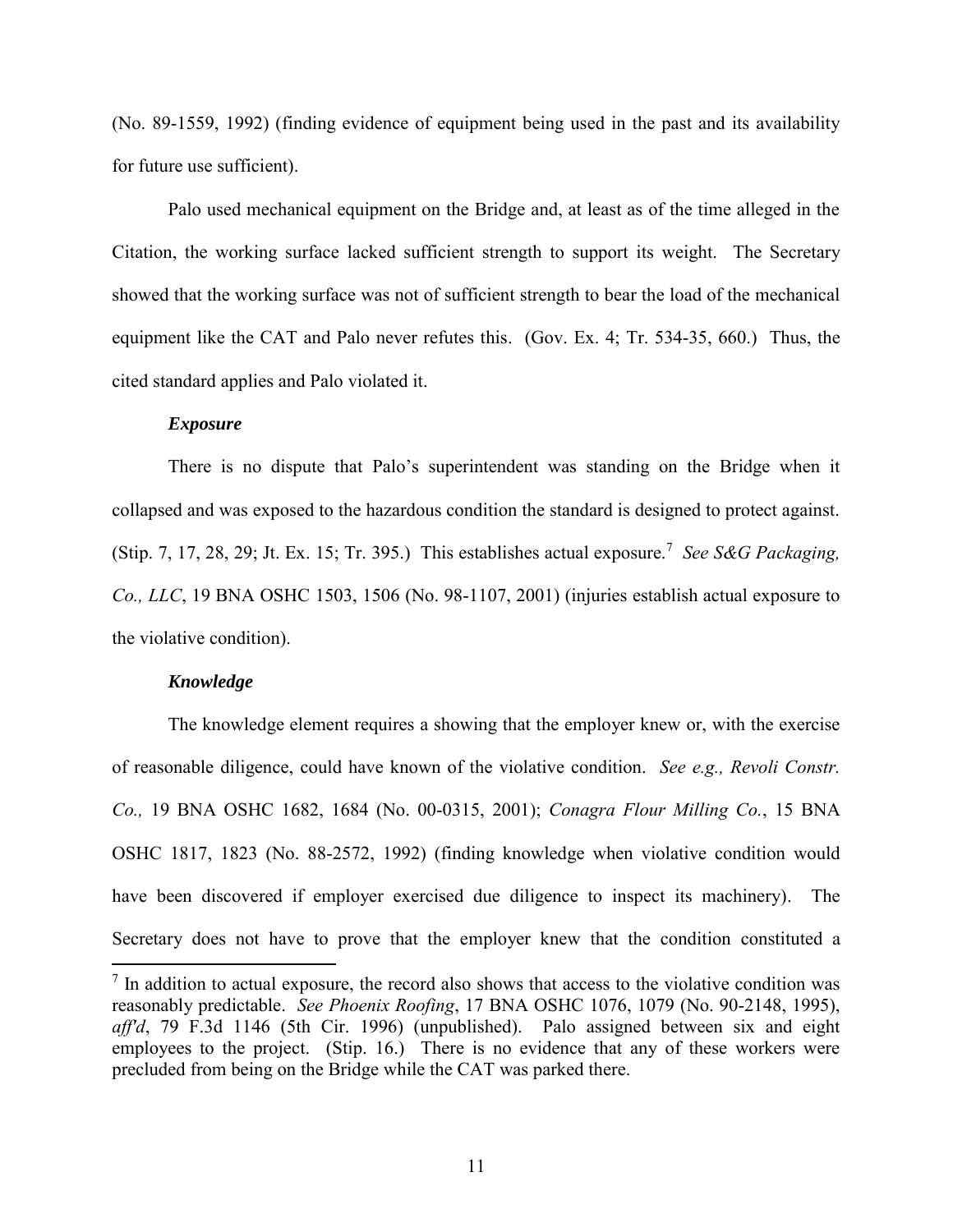violation. *Id.* It is enough to show that the employer failed to engage in reasonable diligence to identify the violative condition. *See Kokosing Constr. Co.,* 21 BNA OSHC 1629, 1632 (No. 04- 1665, 2006) (finding that in light of the known hazardous situation reasonable diligence required further action on the part of the employer), *aff'd*, 232 F. App'x 510 (6th Cir. 2007)(unpublished).

As noted above, Respondent disputes that the Secretary established knowledge. But, it is a narrow dispute. Palo had actual knowledge that heavy mechanical equipment was being used on a working surface.<sup>8</sup> (Tr. 375; Jt. Ex. 3 at 3-4.) It stipulated that: (1) the CAT was its "mechanical equipment," (2) it directed the CAT be moved onto and used on the Bridge, (3) its superintendent was on the Bridge at the same time as the CAT, and (4) the CAT was on the Bridge at the time of the collapse. (Stip. 15, 21, 23-26, 28-29.) Multiple employees knew that the CAT was delivered to the site and Palo's superintendent acknowledged that he approved it being parked on the Bridge on the day of the collapse. (Jt. Ex. 15; Tr. 399, 431.)

What is at issue is whether Palo had knowledge that the Bridge lacked sufficient strength to support the weight of the mechanical equipment being used. As a preliminary matter, it is important to note what the Secretary is not arguing. The Secretary is not suggesting that the superintendent deliberately caused the collapse or that he had actual knowledge that having the CAT on the Bridge would lead to its collapse. (Tr. 103-4.) The Secretary's contention is more

<sup>&</sup>lt;sup>8</sup> The Secretary suggests that Palo's actual knowledge of the mechanical equipment's use on a working surface satisfies the knowledge element. (Sec'y Br. at 16.) Regardless of whether it was necessary to do so, for the reasons discussed herein, the Secretary has also shown that Palo could have known the Bridge lacked sufficient strength to support the weight of the mechanical equipment placed on it after the cutting work commenced. *See Cent. Fla*., 25 BNA OSHC at 2152 (finding that the employer had actual knowledge when it failed to ascertain either the clearance between an excavator and the edge of a berm or the berm's load bearing capacity relative to the excavator's weight).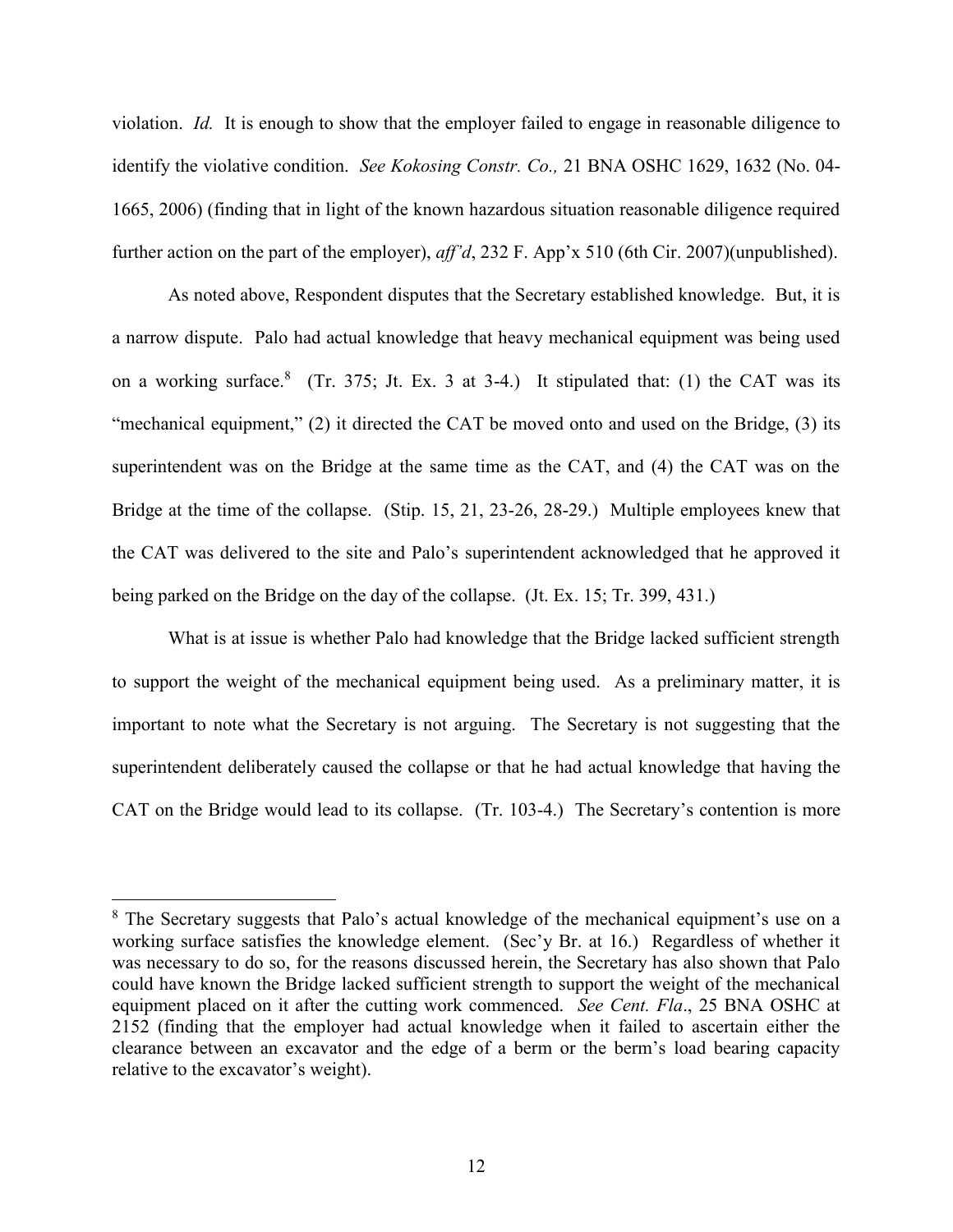narrow—namely, that Palo failed to engage in reasonable diligence to determine whether the Bridge could withstand the CAT's weight after the abutments were cut. (Sec'y Br. at 17.)

And, on this issue, the distance between the parties is small. Palo concedes that the CAT was moved onto the Bridge and used to move material. (Stip. 23, 25-26; Tr. 392.) It acknowledges that it knew that the CAT was a heavy piece of equipment and that its weight was an important factor to consider when deciding whether to put it on a bridge.<sup>9</sup> (Resp't Br. at 70 n. 11; Tr. 374.) Palo also acknowledges that it took no specific actions to determine whether the Bridge would be able to continue to support the excavator's weight after it was cut multiple times, including through both supporting abutments. (Tr. 74, 154-57, 255, 260-61, 402.)

But, Palo argues that this is not enough to establish knowledge because: (1) it reviewed information PennDOT provided as part of the bidding process, (2) it "inspected" the Bridge, (3) the work proceeded according to a demolition plan, and (4) it was an experienced contractor. (Resp't Br. at 56-72.) The Secretary responds that neither the information from PennDOT nor the information Palo provided to PennDOT shows that it was reasonable for Palo to conclude that a forty ton excavator could be used on the Bridge at the time alleged in the Citation. (Sec'y Br. at 17-18.) According to the Secretary, a reasonably diligent contractor would have obtained more information about whether the Bridge could support the equipment's load after the cutting work began before it moved the CAT onto the Bridge. *Id.*

First, with respect to the information Palo reviewed, PennDOT informed bidding contractors, that the Bridge was over 100 years old and that there were no actual structural drawings for it. (Jt. Ex. 5; Tr. 124-28, 181, 237, 359.) It directly cautioned contractors to verify

 $9^9$  The CAT was a large piece of equipment and took up a notable portion of the work area. (Gov. Ex. 4; R. Ex. 15.)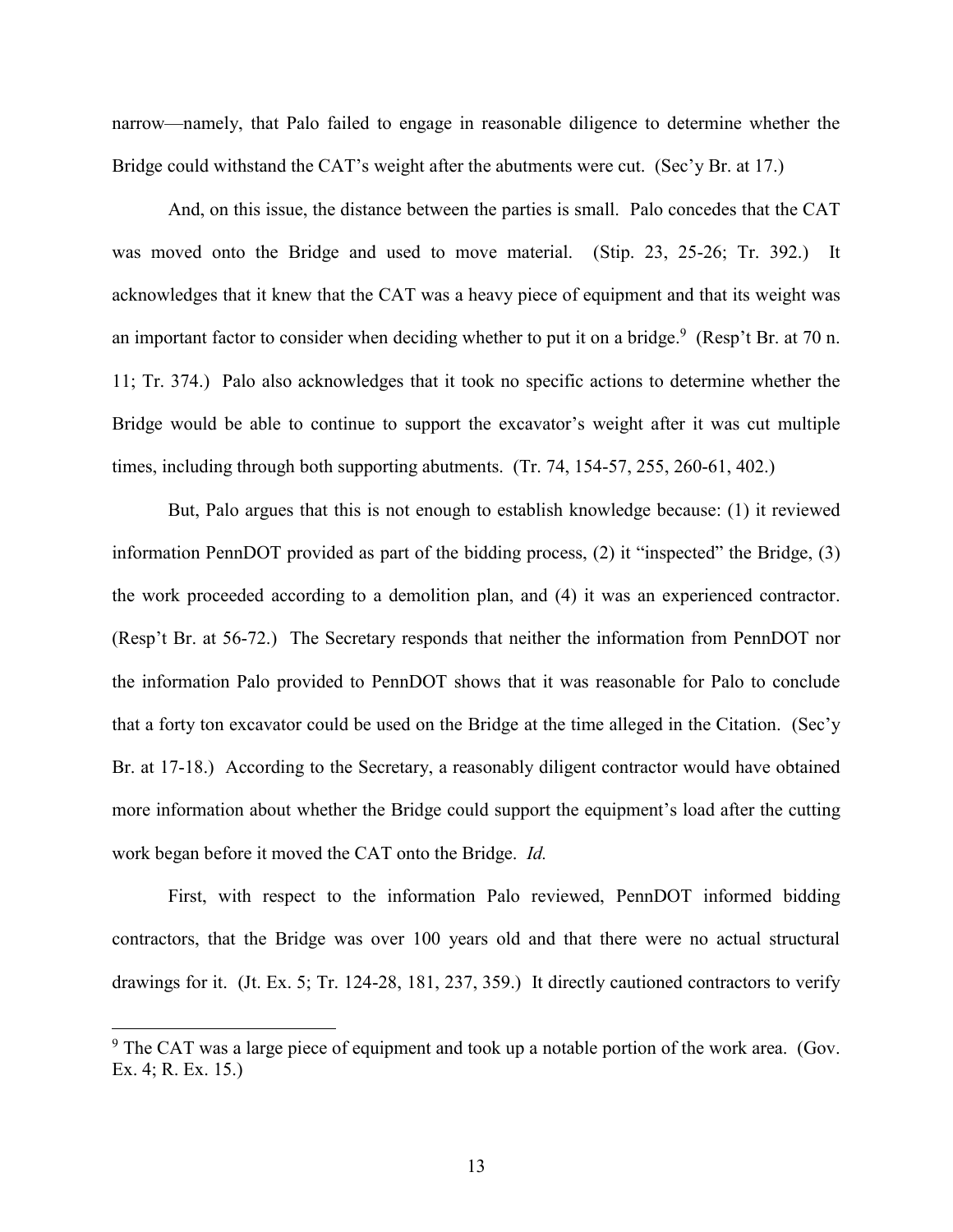the information provided. (Jt. Ex. 5 at 174; Tr. 236-38, 359-60.) PennDOT had not assigned the Bridge a specific weight limit before the project began and nothing in PennDOT's documentation specified that the Bridge could withstand a piece of mechanical equipment, weighing in excess of forty tons, being used or parked on it, particularly after the cutting work began. (Tr. 124-28.) Therefore, the contention that reviewing the information from PennDOT supported Palo's decision or constituted reasonable diligence is rejected.

Second, as to whether Palo's inspection was sufficient, while Palo conducted a pre-bid site visit and prepared a demolition plan, the record establishes that had this work been done in a reasonably diligent manner, it would have alerted the employer to question the Bridge's ability to withstand the CAT's weight after the cutting work began. (Tr. 518, 567, 668.) Before submitting a bid to PennDOT for the Bridge's demolition, Palo's vice president Schaffer, an experienced employee but not an engineer, conducted a site visit for Palo.<sup>10</sup> (Stip. 9; Jt. Exs. 6-7; Tr. 115, 231, 257.) During this site visit, he took photographs, wrote down a few bullet points on the back of other documents, and made a rudimentary sketch of the Bridge. (Jt. Exs. 6, 7; Gov. Ex. 9 at 11; Tr. 231, 331, 333-44.) Mr. Schaffer referred to his site visit as an "engineering survey," but he is not an engineer and his collection of notes included only a few measurements and very limited information. (Jt. Ex. 7; Tr. 240, 296.) No engineer signed or sealed the notes and Palo employees acknowledged that there was no engineering analysis prepared by an engineer. (Jt. Ex. 7; Gov. Ex. 9; Tr. 73, 154, 260-61.) Mr. Schaffer's notes do not reference the mechanical equipment Palo planned to use, nor do they contain any analysis about the Bridge's weight bearing capacity. (Stip. 9; Jt. Ex. 7.) Nor, as Palo acknowledges, is there any other documentation showing any analysis (engineering or otherwise) supporting Palo's conclusion  $\overline{a}$  $10$  He was the only employee who visited the site before the bid was awarded. (Tr. 120, 250.)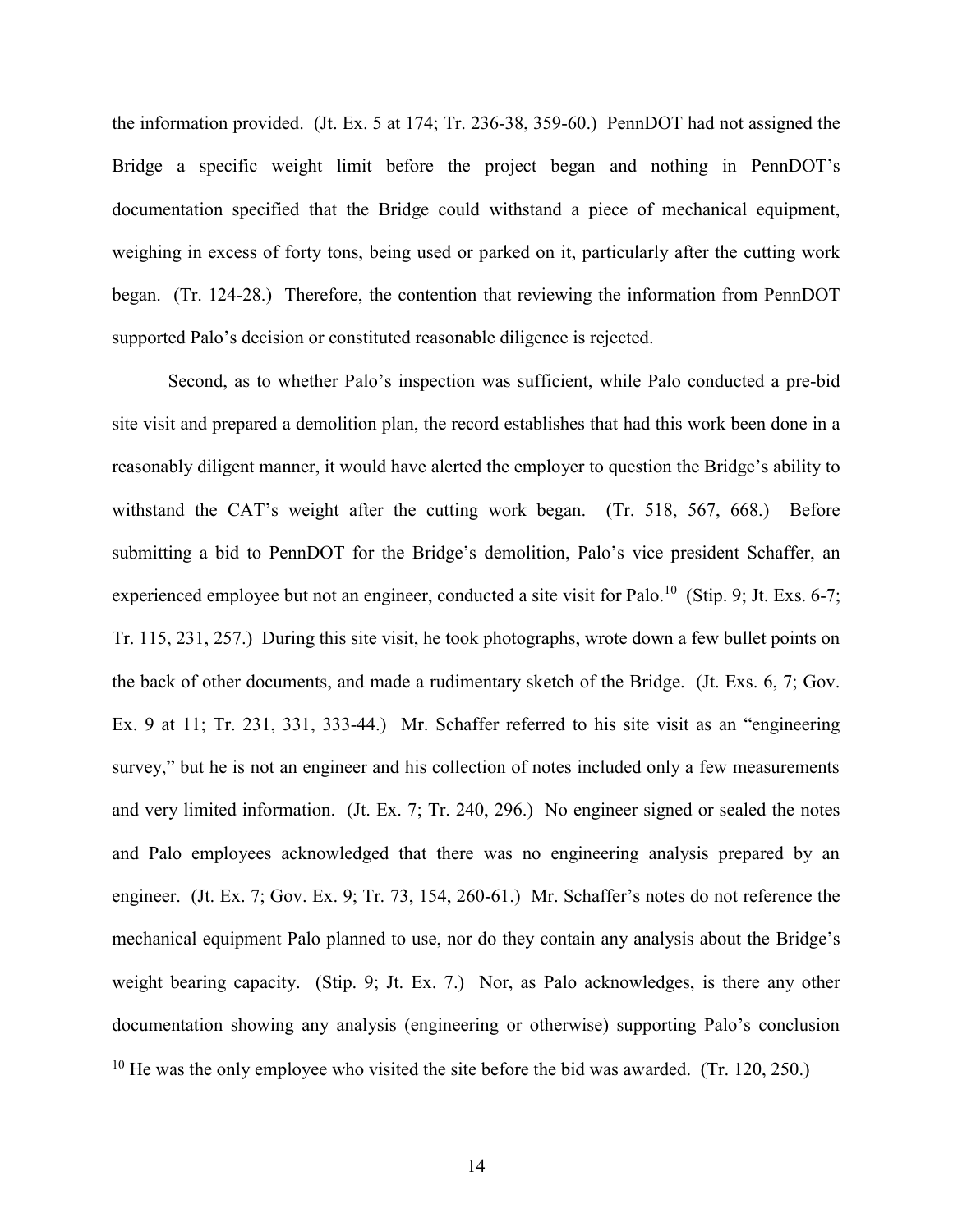that the Bridge could withstand the CAT's weight after the supporting abutments were cut. (Tr. 74, 156.)

Third, regarding Palo's work allegedly proceeding according to plan, after the site visit, Palo created a demolition plan that PennDOT accepted.<sup>11</sup> (Jt. Ex. 10; Tr. 111, 154, 192.) This fact does not show that Palo's actions were reasonable. The demolition plan does not discuss using the CAT on top of the Bridge at any time, let alone it being there after multiple cuts had been made to both abutments.<sup>12</sup> (Jt. Ex. 10 at 3; Tr. 149, 255, 260-61, 364-65.) As Palo prepared to commence work at the site, it did not request any additional information, such as inspection reports, from PennDOT to ascertain the Bridge's structure and strength. (Tr. 140-41, 246, 249.) It did not go back and expand or formalize the notes Mr. Schaffer took during his site

<sup>&</sup>lt;sup>11</sup> The CO's inspection report includes a few notes about her conversations with PennDOT employees. (Jt. Ex. 2 at 7.) This document indicates that one PennDOT employee said he did not think the demolition plan was correct for this job and another acknowledged that he had not read it. *Id.* Neither of these individuals was called to testify. These statements do not address the reasonableness of Palo's diligence and are given little weight. *See Morrison-Knudsen*, Inc., 13 BNA OSHC 1121, 1126 (No. 80-345, 1987) (taking into account the fact that the testimony was hearsay when deciding what weight to accord it).

 $12$  The demolition plan did specify that: "[a]t no time during the demolition process will men or equipment work on or from the component being demolished." (Jt. Ex. 10 at 3; Tr. 252, 365.)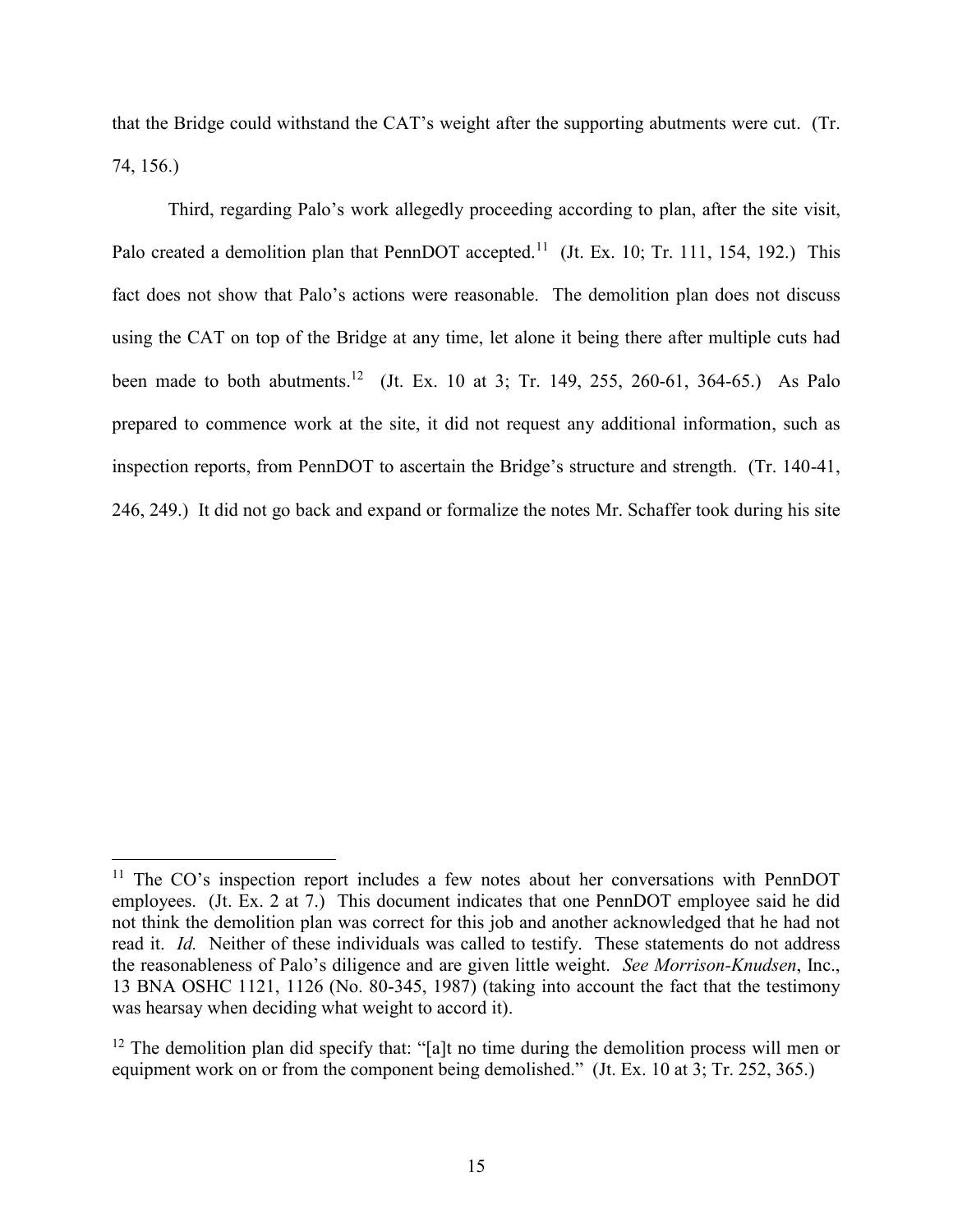visit. Nor did it prepare an engineering survey or retain an outside engineer to do so.<sup>13</sup> (Tr. 73-74, 154, 260-61, 402.) *See Kokosing*, 21 BNA OSHC at 1632 (finding that employer could have known that conditions presented a hazard).

Respondent's brief suggests that Palo's proposed demolition was "under the engineering seal of McCormick Taylor" and "also under the review engineering seal" of Erdman Anthony. (Resp't Br. at 23, 31, 56-57.) The record is not so clear. PennDOT's project proposal includes a drawing of the "existing structure data" (i.e., as of December 15, 2014) that indicates McCormick Taylor, Inc. (McCormick) prepared it. (Jt. Ex. 5 at 173; Tr. 34, 234-36.) The same drawing also has a stamp indicating that a representative of Erdman Anthony conducted a "design review" of McCormick's drawing of the existing structure. (Jt. Ex. 5.) Contrary to Palo's assertion, the document does not show that anyone from either of these firms approved of how Palo was going to conduct the demolition or that the Bridge could support the CAT's weight after being cut multiple times. *Id.* In fact, the drawing specifies that "the information shown on the plans for the existing bridge is not part of the plans, proposal or contract," and advises that no

<sup>13</sup> In noting the constructive knowledge test, Respondent cites the inapposite *Milliken & Co*., 14 BNA OSHC 2079 (No. 84-767, 1991). (Resp't Br. at 55 n. 3.) In *Milliken*, the employer engaged in air monitoring before concluding that further action was unnecessary. 14 BNA OSHC at 2083. It was not attempting to rely on experience and third party information for its conclusions. *Id.* Not only did Palo fail to engage in the same level of analytical work as the employer in *Milliken* did, the standards at issue also differ in critical respects. As noted above, 29 C.F.R. § 1926.856(a) precludes employers from using mechanical equipment on working surfaces "unless" the employer can show that the surface is of sufficient strength to bear the equipment's weight. The Commission clarified that these types of standards require the employer to take action unless the employer can show that the precaution the standard prescribes is unnecessary. *See Odyssey Capital Grp. III, LP*, 19 BNA OSHC 1252, 1255 (No. 98-1745, 2000) (distinguishing the standard at issue in *Milliken* from standards that include exceptions preceded by the word "unless"), *aff'd*, 26 F. App'x 5 (D.C. Cir. 2001)(unpublished); *Cent. Fla.,* 25 BNA OSHC at 2152 (upholding a violation of 29 C.F.R.  $\S$  1926.606(a)(3)(1) when an employer failed to obtain enough information about a berm's ability to support the weight of equipment).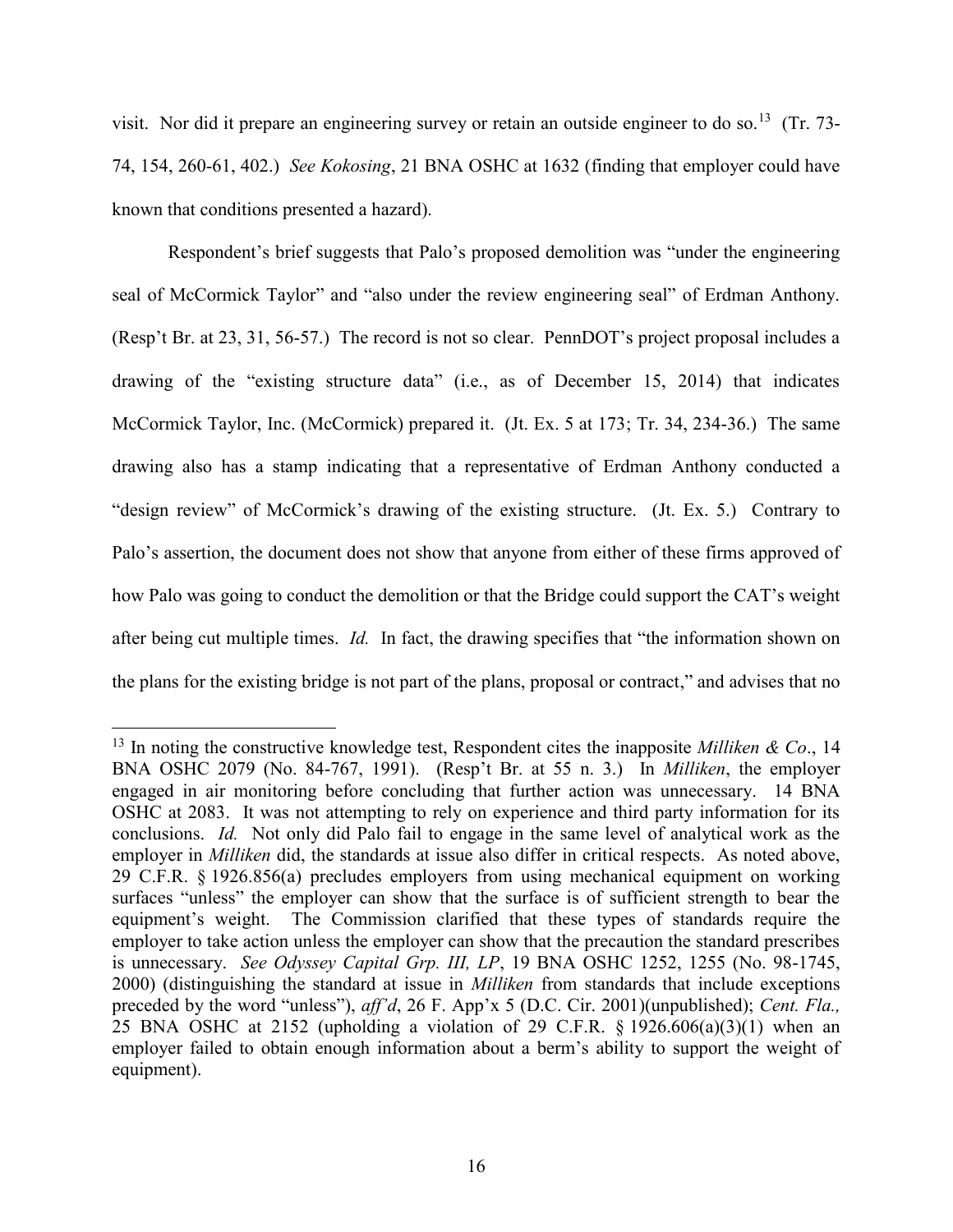one should "consider any of the data on the existing structure supplied … as positive representations of the conditions that you will encounter."<sup>14</sup> (Jt. Ex. 5 at 174; Tr. 234-26.) Nor does it refer to the placement of a forty ton excavator on the working surface after cuts have been made to the supports, let alone indicate that such an action would be appropriate.<sup>15</sup> *Id*. No one from Erdman Anthony, McCormick, or PennDOT testified and the document Palo relies on does not reflect approval of Palo's decision to place heavy mechanical equipment on the Bridge after the cutting of the supporting abutments began. 16 *Id.* Thus, the record lacks sufficient evidence from which it can be concluded that anyone else involved with the project agreed with Palo's

<sup>&</sup>lt;sup>14</sup> Mr. Schaffer acknowledged that he reviewed this page before submitting the bid for the project. (Tr. 237, 268, 273.) In addition, in its contract with PennDOT, Palo warranted that it "had sufficient time to examine and has examined the site of the contract work to ascertain for itself those conditions such as may be determined by inspection, investigation, and inquiry, including the location, accessibility, and general character of the site." (Jt. Ex. 9 at 3.) As Mr. Ayub explained the Bridge could be identified upon visual inspection as an arched shaped bridge. (Tr. 498-99.) And an experienced demolition and construction contractor should have understood that cutting the abutments in multiple places, would change the Bridge's structural behavior and ability to bear weight. (Tr. 255, 534.)

<sup>&</sup>lt;sup>15</sup> The drawing does note that pneumatic hammers weighing more than thirty pounds should not be used. (Jt. Ex. 5 at 174.)

<sup>&</sup>lt;sup>16</sup> The CO's inspection report includes a few notes about conversations with PennDOT employees and a representative of Erdman Anthony. (Jt. Ex. 2 at 7.) The notes indicate that one PennDOT employee and the Erdman Anthony employee knew the excavator was on the Bridge. *Id.* There is no indication that they knew Palo had no documentation showing any analysis (engineering or otherwise) that the Bridge could withstand the CAT's weight. *Id.* Because there is no claim that these individuals were unavailable to testify, the hearsay statements in the report are not persuasive, particularly because the basis of the conclusions represented is unknown. *See Morrison-Knudsen*, 13 BNA OSHC at 1126 (taking into account the fact that the testimony was hearsay when deciding what weight to accord it).

Similarly, the superintendent's vague testimony regarding his general comments to the PennDOT and Erdman Anthony employees regarding the excavator's use during the demolition work is given little weight. (Tr. 423-24.) There is no claim that PennDOT or Erdman Anthony was responsible for site safety—Palo acknowledges that it had responsibility for site safety, including the safety of its own employees. (Stip. 18-19; Jt. Exs. 17-19; Tr. 146, 325-27, 444-45.)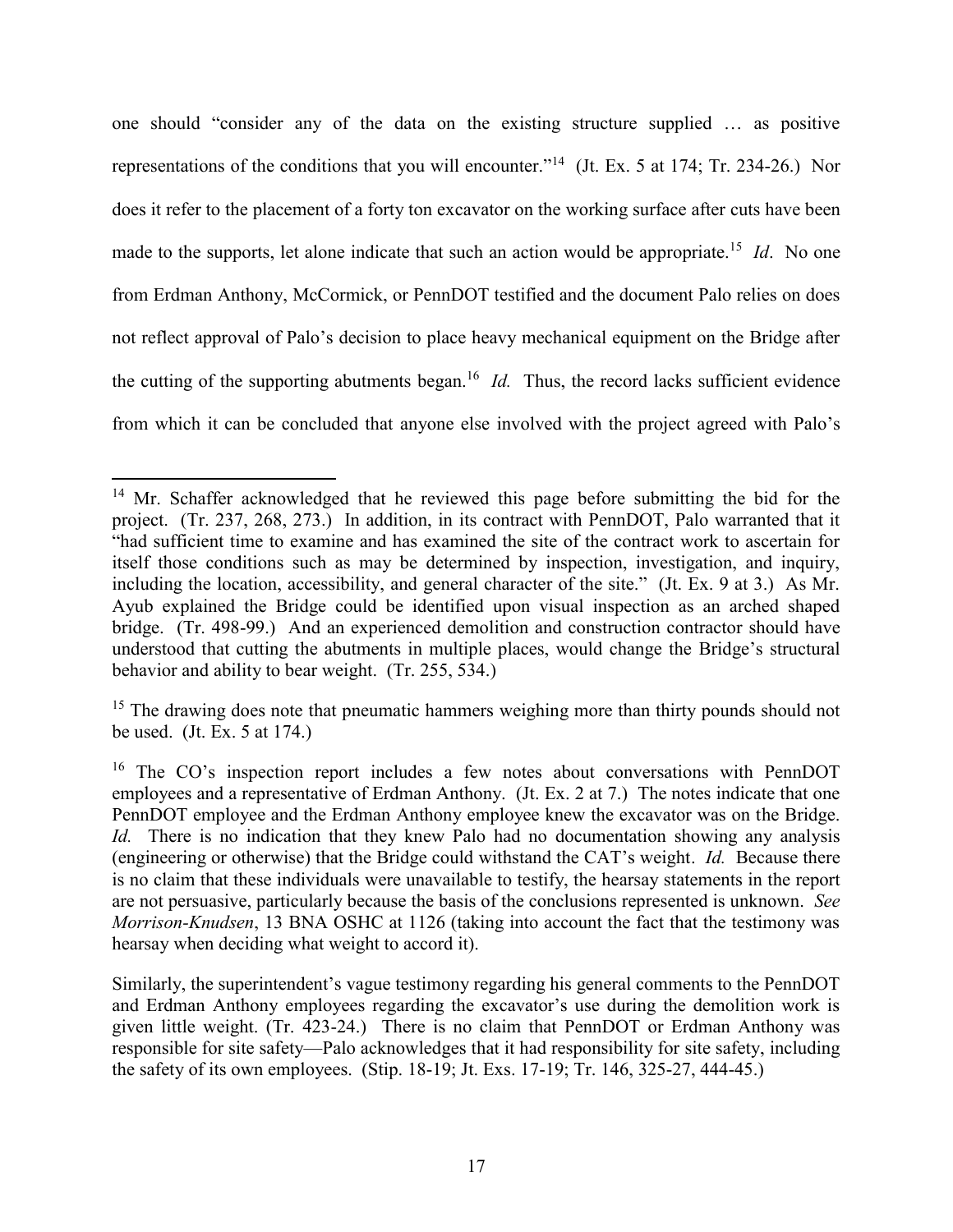assertion that it engaged in reasonable diligence or made a reasonable determination in deciding to move and leave the CAT on the Bridge after the cutting began. *See Capeway,* 20 BNA OSHC at 1342-43. Respondent's reliance on the drawings provided by PennDOT and its own demolition plan does not justify its failure to ascertain whether the working surface of the Bridge could withstand the CAT's load after the demolition saw cuts were made.

Fourth, as for experience, Palo's reliance on the experience of certain employees did not make up for its failure to obtain sufficient information about the ability of the working surface to sustain the weight of heavy equipment throughout the project. (Gov. Ex. 9 at 12; Tr. 74, 154, 156-57, 668.) Vice president Schaffer's experience mirrored that of the company as a whole, in that the vast majority of bridge demolition projects he worked on involved bridges of a different structure than the one that collapsed.<sup>17</sup> (Gov. Ex. 9 at 9; Tr. 136-37, 255-56, 363.) Unlike most of Palo's past projects, the load capacity of this cast in place, rigid, fixed beam, arched shaped Bridge changed early in the cutting process with the horizontal and vertical cuts to the supporting abutments. (Tr. 515-17.) Mr. Schaffer and the superintendent both had limited work experience with bridges of this type and neither had the educational background of a professional engineer.<sup>18</sup> (Tr. 255, 257, 353, 363.) Despite this lack of experience with rigid, fixed beam, arch-shaped bridges, Mr. Schaffer and the superintendent both indicated that other than relying on their experience, they did not take any specific action to ensure that the Bridge would be able to

 $17$  Because of this gap in their background, it is plausible that neither the superintendent nor Mr. Schaffer personally apprehended the impact the cutting work was having on this Bridge's load bearing properties.

<sup>&</sup>lt;sup>18</sup> Mr. Schaffer acknowledged that it did not mean anything to him that he could not confirm that the Bridge had a rigid frame. (Tr. 295.)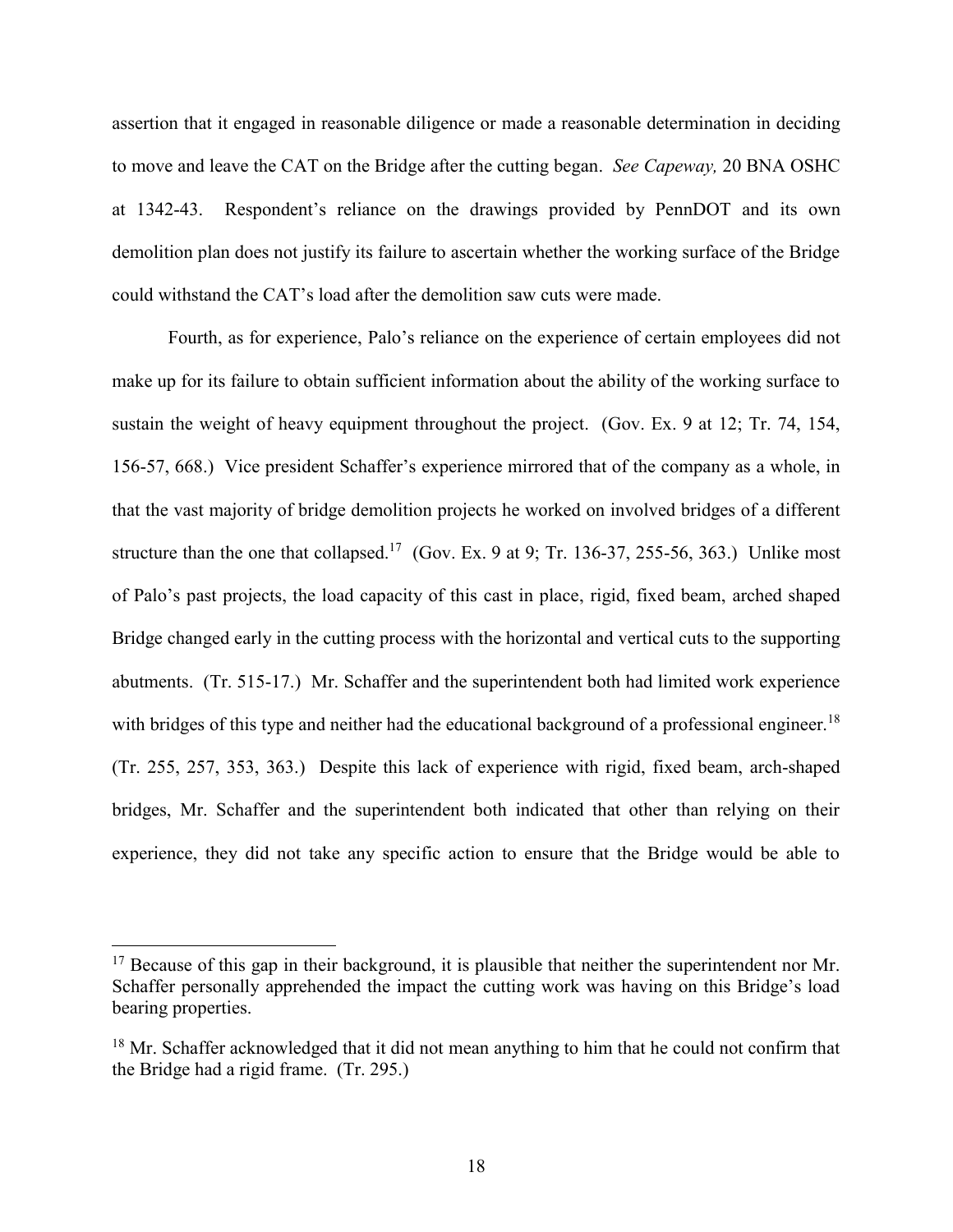support the CAT's weight after it was cut multiple times through both supporting abutments. (Tr. 154-7, 260-61, 402.)

The CAT's presence on the Bridge was known throughout Palo. Mr. Schaffer knew that an excavator was going to be used and the site superintendent kept other Palo employees informed of the work's progress by uploading daily work reports into a shared system. (Jt. Exs. 3, 15; Tr. 306-7, 385.) The superintendent's entry from two days before the collapse notes the CAT's arrival and provides updates on the cutting work.<sup>19</sup> (Jt. Ex. 15.) So, even if neither Mr. Schaffer nor the superintendent had actual knowledge that the Bridge was no longer of sufficient strength to support the imposed load, other employees or an outside engineer could have known this.

Mr. Ayub explained that a walk over and under the Bridge would have confirmed its structural type as having arched beams. (Jt. Ex. 6; Resp't Ex. 12; Tr. 499, 517, 567, 579-80.) The shape of the Bridge made it visually immediately identifiable to an experienced contractor as a cast-in-place rigid, fixed beam, arched bridge. (Tr. 343, 361-62, 496-99, 518.) He did not believe that the Bridge could be mistaken for other types of bridges because it would have been "obvious" to any demolition contractor that multiple cuttings to the supporting abutments would

<sup>&</sup>lt;sup>19</sup> There were entries for every day of the project except the day before the collapse and July 3, 2015. (Jt. Ex. 15; Tr. 392, 452, 458.)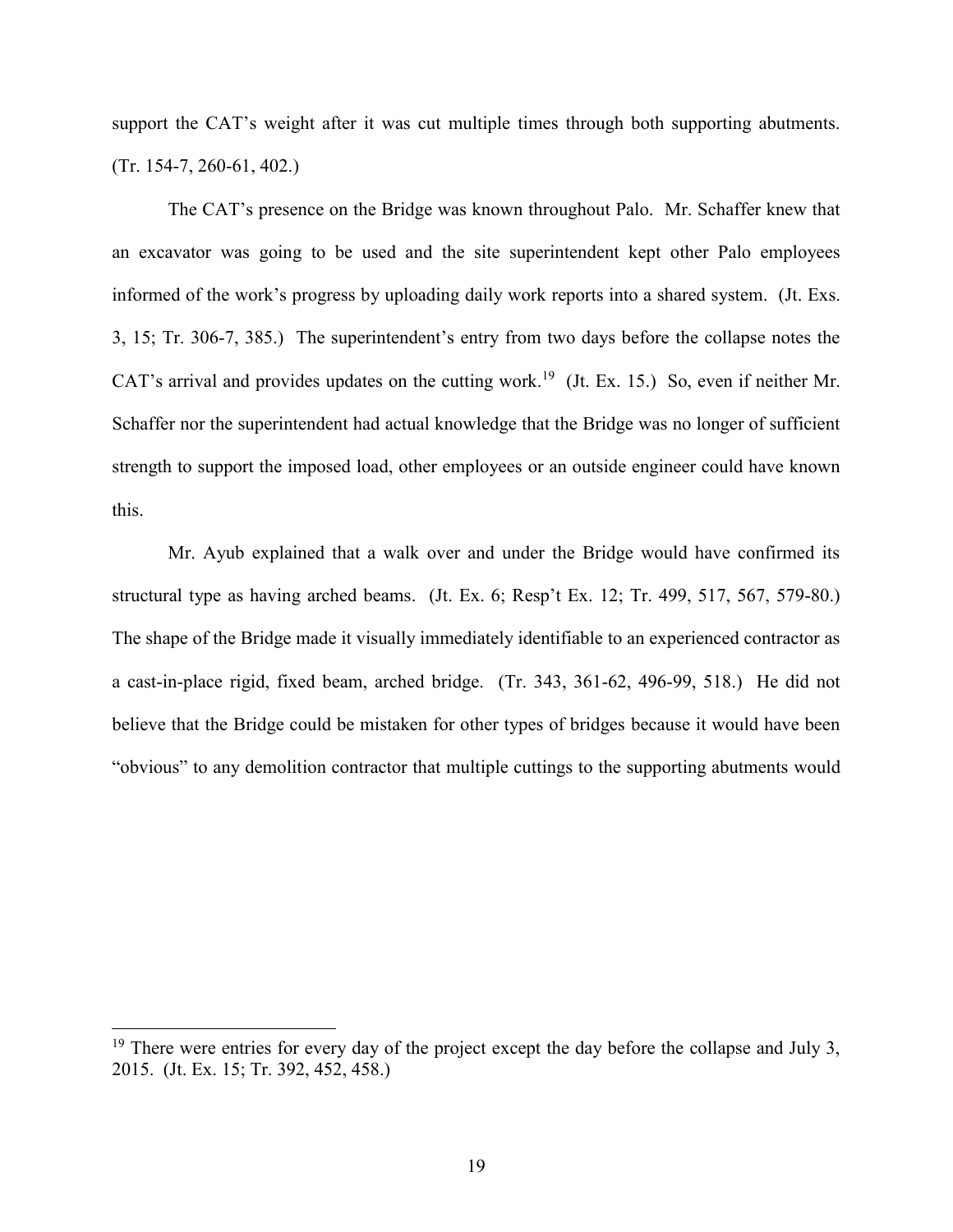change the Bridge's structural behavior and make it unable to support the imposed load.<sup>20</sup> (Tr. 518, 567.)

Palo claims that it thought there was more rebar supporting the Bridge and that it was only later that it learned how little there was. (Resp't Br. at 38-40.) Mr. Ayub convincingly countered this argument explaining that the narrowness of the arches should have alerted a reasonably diligent person that there could not possibly be enough rebar to continue to sustain the same weight after the abutments were cut. (Tr. 662-63.) Further, the beam was simply not big enough to accommodate a large amount of rebar.<sup>21</sup> (Tr. 662-63, 669.)

Likewise, even if Palo thought that the arches underneath the Bridge's deck were decorative, had it engaged in reasonable diligence, it would have known otherwise. (Tr. 610, 665-66.) Mr. Ayub explained that the arch's role as a structural component could be surmised from a visual inspection. (Tr. 665-66.) In fact, in his experience, whenever he saw an arch attached to a single beam, as was the case here, the arch was always a structural component,

 $20$  The ease with which the structural characteristics of the Bridge could have been identified distinguishes this case from *Donohue Indus., Inc*., 20 BNA OSHC 1346 (No. 99-0191, 2003). In *Donohue*, the record showed that a piece of equipment was calibrated at the start of the workday and appeared to be working properly. 20 BNA OSHC at 1347. A visual inspection later in the day would not have revealed the defect of concern. *Id.* at 1351. Here, we have the opposite situation; a visual inspection by a qualified person would have revealed the Bridge's structure as a cast in place rigid, fixed beam, arched bridge. (Tr. 518, 567.)

<sup>&</sup>lt;sup>21</sup> Mr. Ayub did concede that the hinged hooking of the Bridge's rebar was unusual. (Tr. 540, 558-59.) That said, even if the Bridge structure had used rebar meeting current day standards, after the multiple cuts the Bridge still would have collapsed. (Tr. 580.) It was the cutting of the arch shaped Bridge that changed its load bearing capacity and undermined the ability of the working surface to bear the mechanical equipment's weight. (Tr. 534-35.) The Secretary does not argue that Palo should have known about the hinged hooked rebar. His contention is that Palo should have known what was capable of being visually determined, i.e., that cutting a fixedbeam arch bridge through its supporting abutments compromises its ability to carry its own load, as well as the weight of anything placed on top of it. (Gov. Exs. 14-15; Tr. 255, 513-18, 521-24, 527-35.)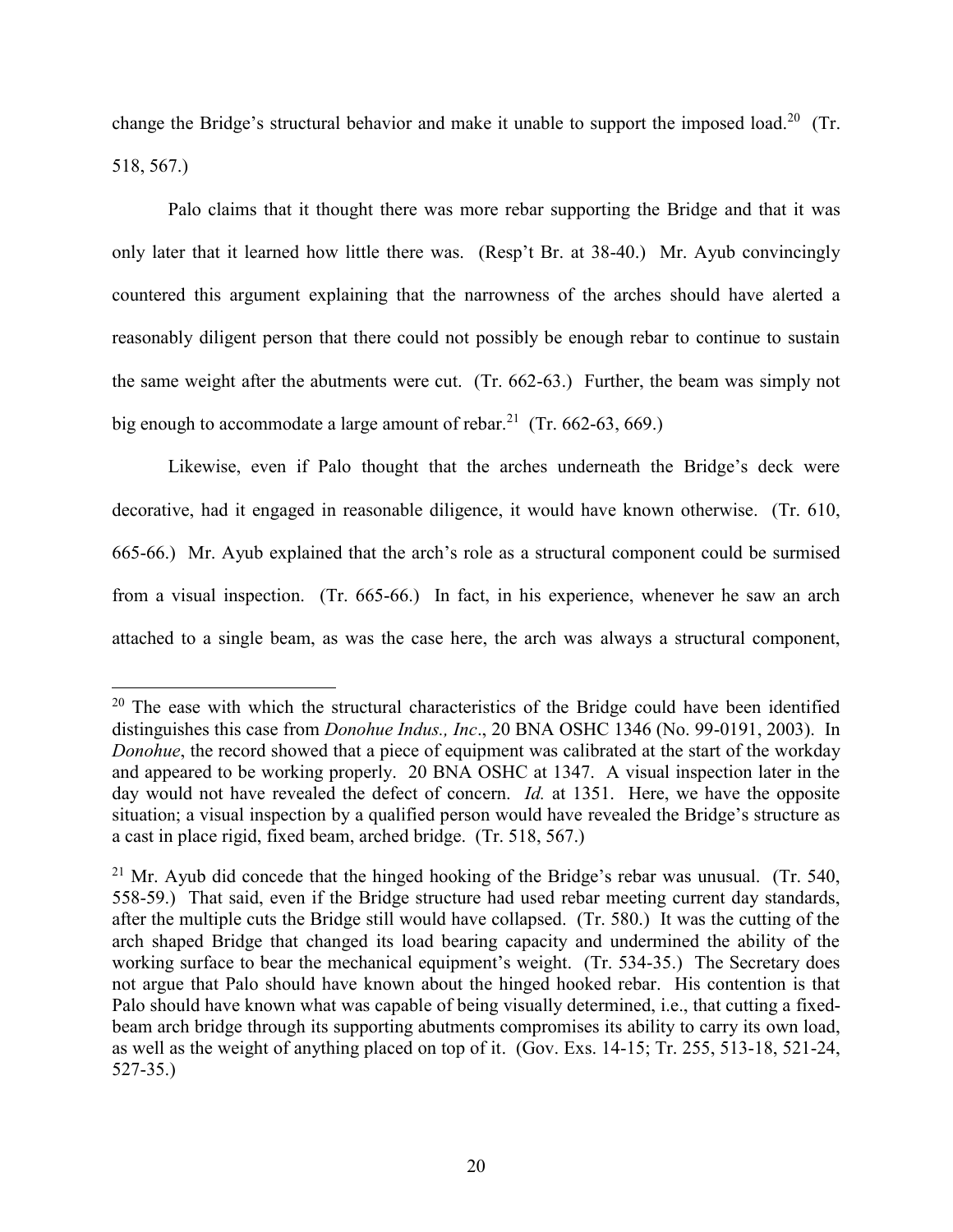never merely decorative. (Tr. 567.) Thus, Mr. Ayub concluded that Palo failed to apply reasonable and sound judgment or engineering analysis to this project. (Tr. 668.)

The CAT's presence on the Bridge at the time referenced in the Citation was open, obvious, and indisputably known to supervisory personnel. (Stip. 23, 25-26.) *See Hamilton Fixture*, 16 BNA OSHC 1073, 1089 (No. 88-1720, 1993) (finding an employer is chargeable with knowledge of conditions which are plainly visible to its supervisory personnel), *aff'd*, 28 F.3d 1213 (6th Cir. 1994). Palo knew the CAT was a heavy piece of mechanical equipment and it knew that this was an important consideration. (Stip. 15; Tr. 374.) Yet, it failed to take steps to determine whether it could be safely moved onto the Bridge. (Jt. Ex. 15; Gov. Ex. 9 at 8-12; Tr. 74, 154, 255, 260-61, 402, 535, 658, 662, 673.) Cutting a fixed-beam arch bridge through its supporting abutments indisputably compromises its ability to carry its load. (Gov. Exs. 14-15; Tr. 255, 513-18, 521-24, 527-35.) The Secretary showed that an experienced demolition and construction contractor should not have placed mechanical equipment like the CAT on the Bridge without conducting an engineering analysis to ascertain whether the Bridge could take the load after the abutments were cut. (Tr. 73, 154, 534-35, 668.) Like the employer in *Central Florida*, Palo neglected to obtain "critical information" to ascertain whether the working surface could withstand the load of the CAT. 25 BNA OSHC at 2154-55. This satisfies the knowledge element.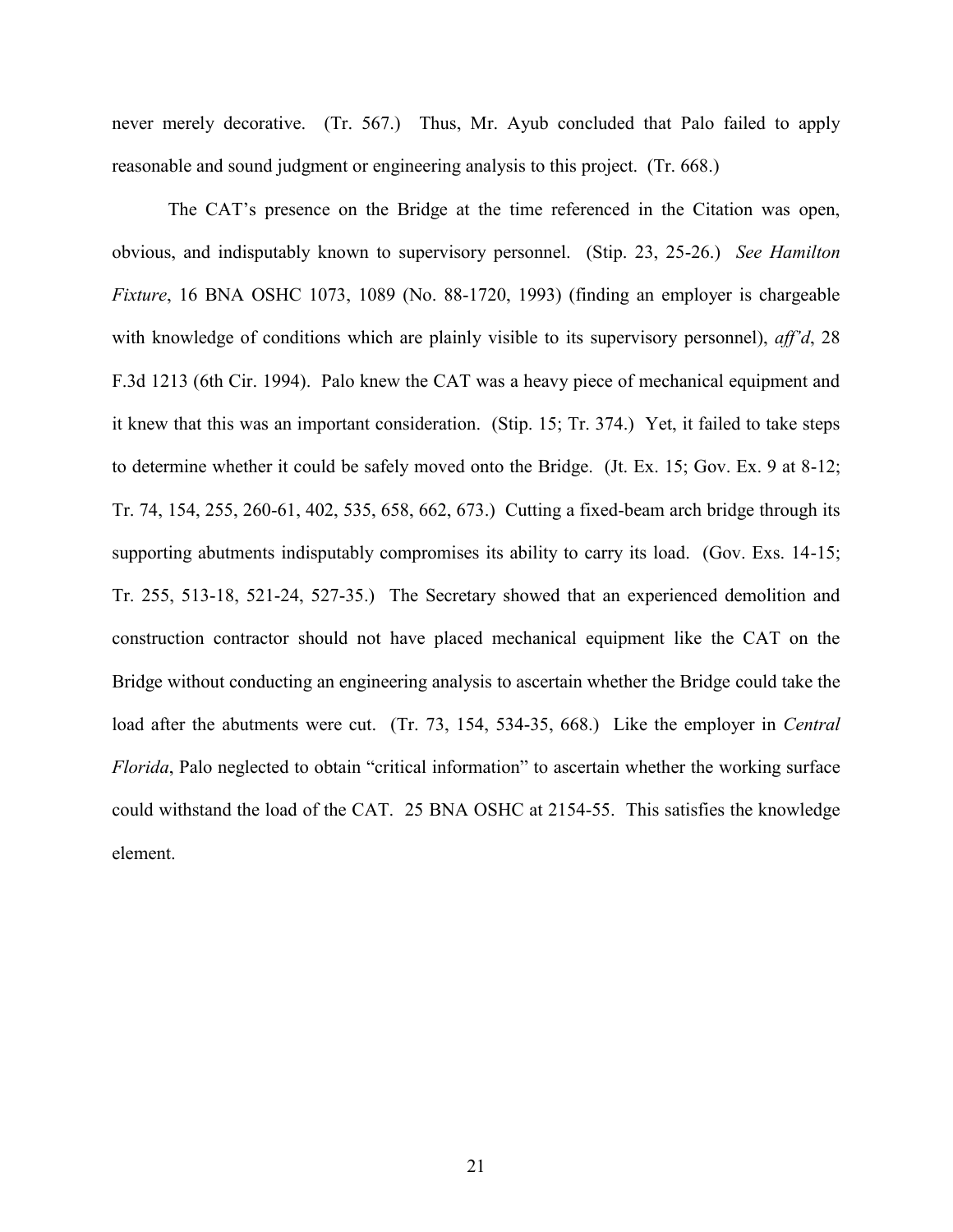### *Affirmative Defenses and Rebuttal*

Respondent failed to rebut any element of the Secretary's prima facie case. It did not recall its own engineer to contradict the analysis of the Secretary's structural engineering expert. 22 *See Capeway,* 20 BNA OSHC at 1342-43; *Well Solutions, Inc., Rig No. 30*, 17 BNA OSHC 1211, 1214-15 (No. 91-340, 1995) (holding that the Secretary can rely on the "best available evidence" and even a slim showing of a prima facie case is sufficient absent rebuttal by party who has "full possession of all the facts"); *Kaspar*, 16 BNA OSHC at 1521 (evidence cited by employer did not rebut Secretary's evidence that hazard was accessible). Nor did the Respondent press any affirmative defenses. It does not allege that superintendent's actions violated any company policies or even the demolition plan. (Tr. 18.)

Accordingly, the violation is affirmed.

#### *Characterization and Penalty Amount*

 $\overline{a}$ 

*The Secretary characterizes this Citation item as serious. A violation is "serious" if there was a substantial probability that death or serious physical harm could have resulted from the violative condition. 29 U.S.C. § 666(k).*

As the Bridge's collapse shows, placing mechanical equipment on working *surfaces of insufficient strength can lead to serious injuries. (Tr. 28, 31, 38.) Four workers sought medical treatment as a result of injuries sustained as a result of the collapse. (Tr. 38.) Two were treated and released and the other two were admitted for a period of time. (Tr. 39-40, 396.) One of the victims remained out of work as of the hearing time and his injuries may be permanent. (Tr. 39-*

 $22$  As noted above, Palo's president has a civil engineering degree and was in the courtroom throughout the hearing. (Gov. Ex. 9 at 9; Tr. 114.)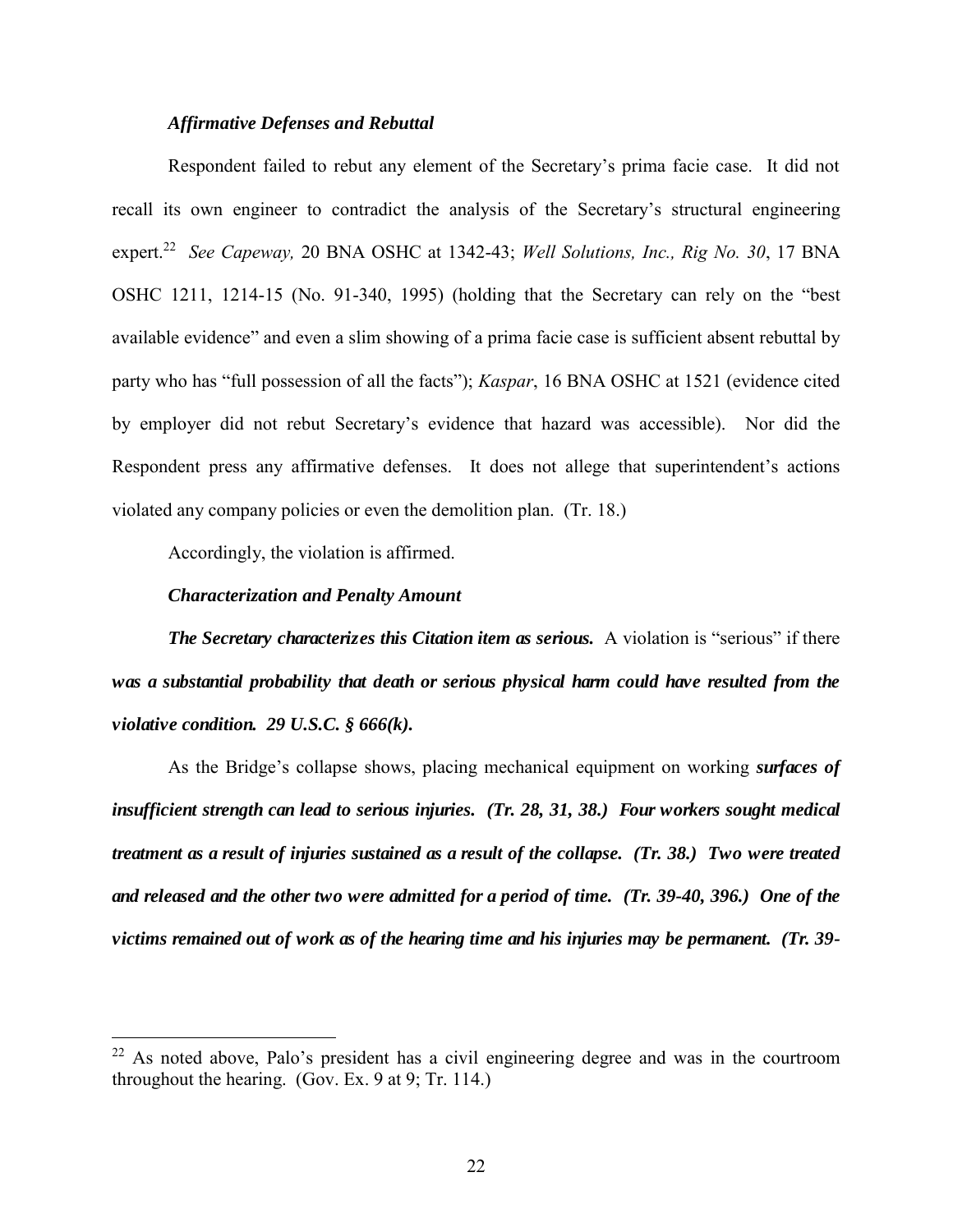*40, 44.) In addition to the actual injuries sustained, the violative condition could have led to even more serious injuries, including death. (Jt. Exs. 2-3; Tr. 44.)* 

*As for the penalty amount, the Act requires consideration of four factors: (1) the gravity of the violation; (2)* the employer's size; (3) the employer's history; and (4) its good faith. *Orion Constr., Inc.,* 18 BNA OSHC 1867, 1868-69 (No. 98-2014, 1999). Of these, gravity is generally the most important factor. *Id.* at 1867. The CO indicated that \$7,000 would be the typical penalty amount for a violation with the gravity of the one at issue here. (Tr. 32.) However, the Secretary proposes a reduced penalty of \$4,900 because of Palo's relatively small size. *Id.*

Having considering the penalty factors, the undersigned finds that the proposed penalty is appropriate. The violation's high gravity warrants that factor receiving the most weight. The collapse of a working surface can, and in this case did, cause serious injuries. (Tr. 38, 44.) Palo has had OSHA inspections within the past five years and some of these resulted in citations. (Jt. Ex. 2 at 3.) However, the Secretary did not indicate that this history warranted an increase in the penalty amount. (Sec'y Br. at 20; Tr. 32.) Balancing this is Palo's size and the safety steps it did take.<sup>23</sup> *Accordingly, a penalty of \$4,900 is assessed.* See Cent. Fla.*, 25 BNA OSHC at 2155 (assessing a \$4,900 penalty in a case with a similar hazard).* 

# Findings of Fact an d Conclusions of Law

The foregoing decision constitutes the findings of fact and conclusions of law in accordance with Rule 52(a) of the Federal Rules of Civil Procedure.

 $23$  The superintendent also acted immediately after the collapse to address the injuries of others despite being injured himself. (Tr. 437.)